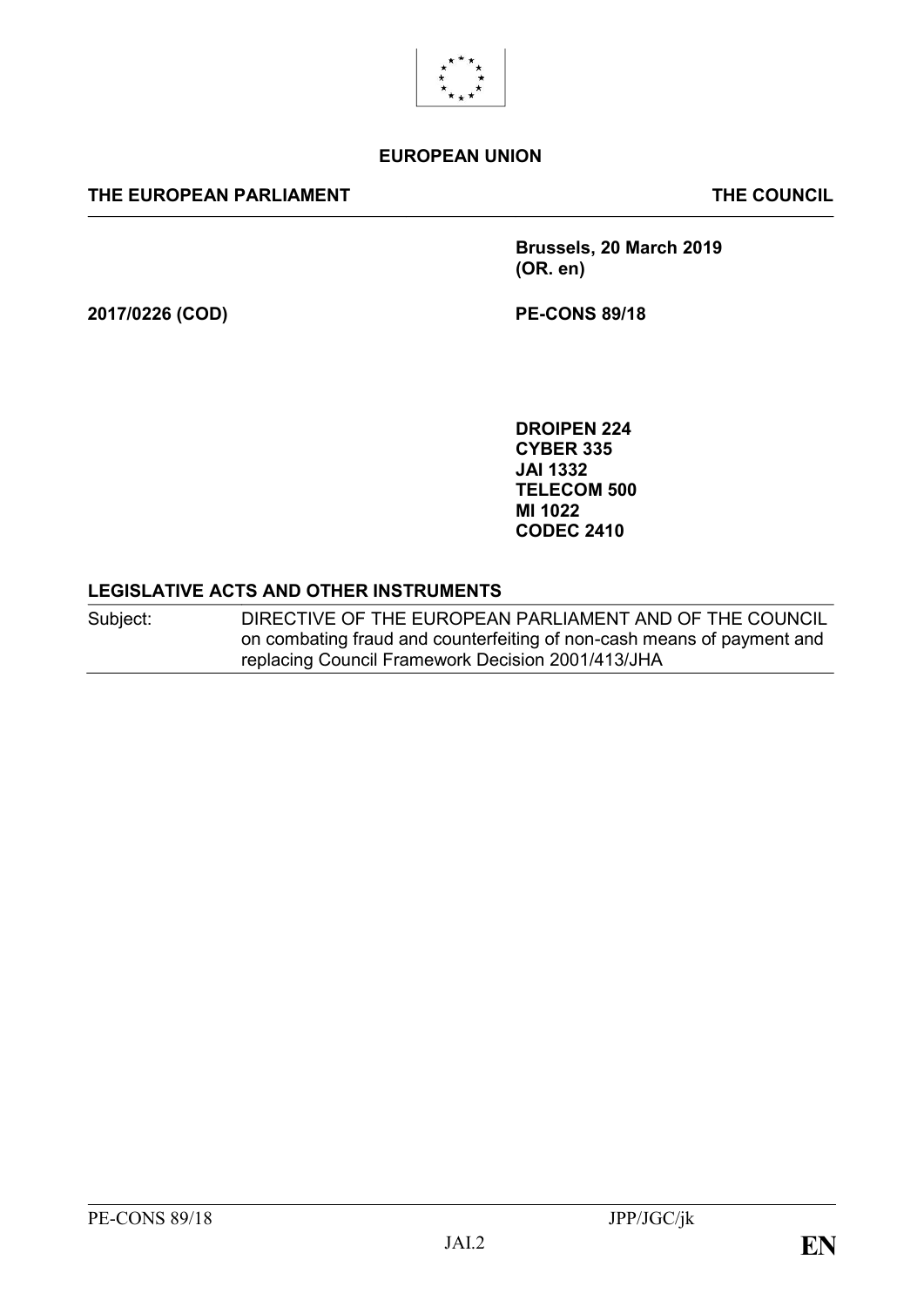### **DIRECTIVE (EU) 2019/… OF THE EUROPEAN PARLIAMENT AND OF THE COUNCIL**

**of …**

# **on combating fraud and counterfeiting of non-cash means of payment and replacing Council Framework Decision 2001/413/JHA**

#### THE EUROPEAN PARLIAMENT AND THE COUNCIL OF THE EUROPEAN UNION,

Having regard to the Treaty on the Functioning of the European Union, and in particular Article 83(1) thereof,

Having regard to the proposal from the European Commission,

After transmission of the draft legislative act to the national parliaments,

Having regard to the opinion of the European Economic and Social Committee**<sup>1</sup>** ,

Acting in accordance with the ordinary legislative procedure**<sup>2</sup>** ,

<sup>&</sup>lt;u>.</u> **<sup>1</sup>** OJ C 197, 8.6.2018, p. 24.

**<sup>2</sup>** Position of the European Parliament of 13 March 2019 (not yet published in the Official Journal) and decision of the Council of ….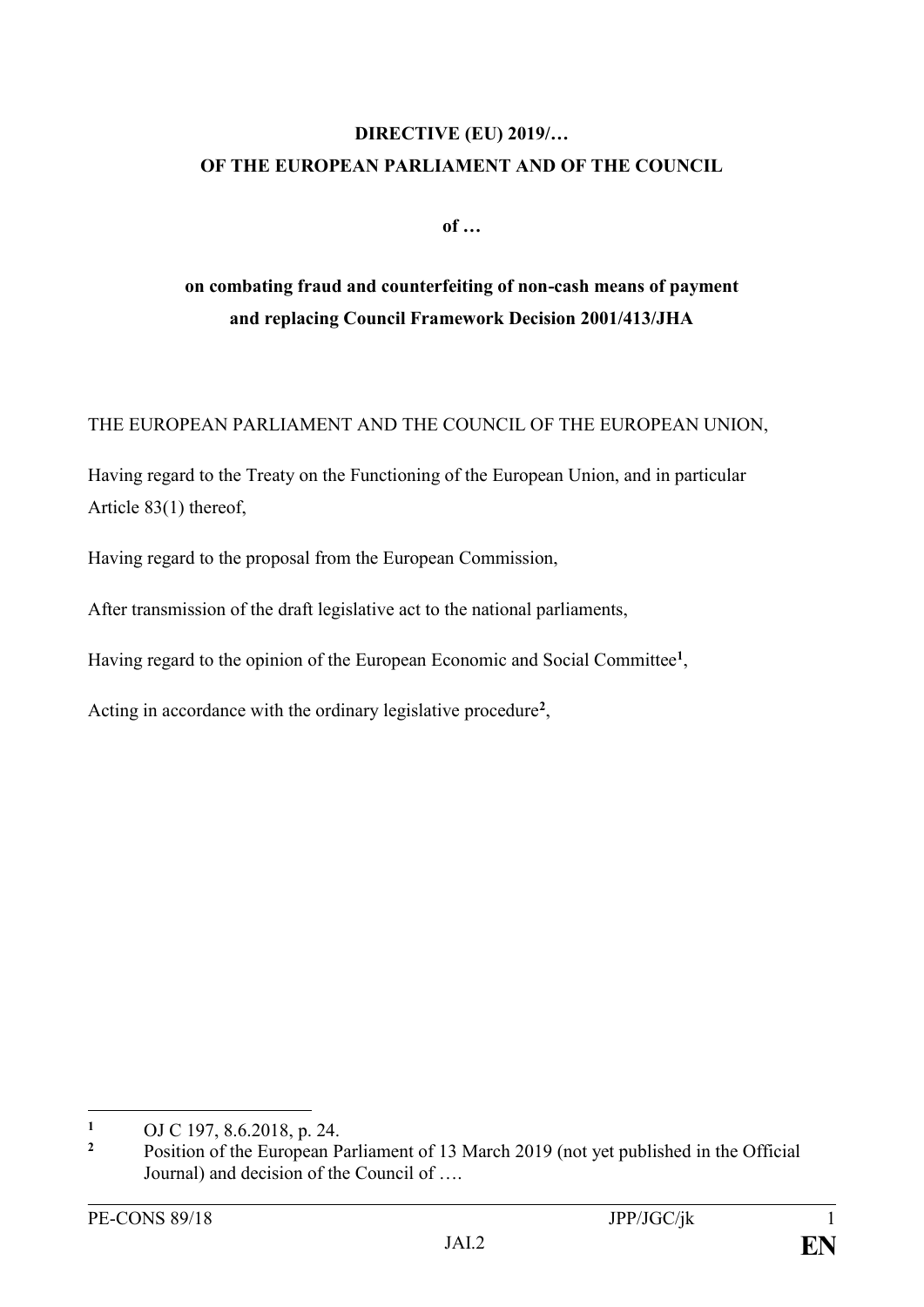#### Whereas:

- (1) Fraud and counterfeiting of non-cash means of payment are threats to security, as they represent a source of income for organised crime and are therefore enablers for other criminal activities such as terrorism, drug trafficking and trafficking in human beings.
- (2) Fraud and counterfeiting of non-cash means of payment also represent obstacles to the digital single market, as they erode consumers' trust and cause direct economic loss.
- (3) Council Framework Decision 2001/413/JHA**<sup>1</sup>** needs to be updated and complemented in order to include further provisions on offences in particular with regard to computer-related fraud, and on penalties, prevention, assistance to victims and cross-border cooperation.
- (4) Significant gaps and differences in Member States' laws in the areas of fraud and of counterfeiting of non-cash means of payment can obstruct the prevention, detection and sanctioning of those types of crime and other serious and organised crimes related to and enabled by them, and make police and judicial cooperation more complicated and therefore less effective, with negative consequences for security.

 $\mathbf{1}$ **<sup>1</sup>** Council Framework Decision 2001/413/JHA of 28 May 2001 combating fraud and counterfeiting of non-cash means of payment (OJ L 149, 2.6.2001, p. 1).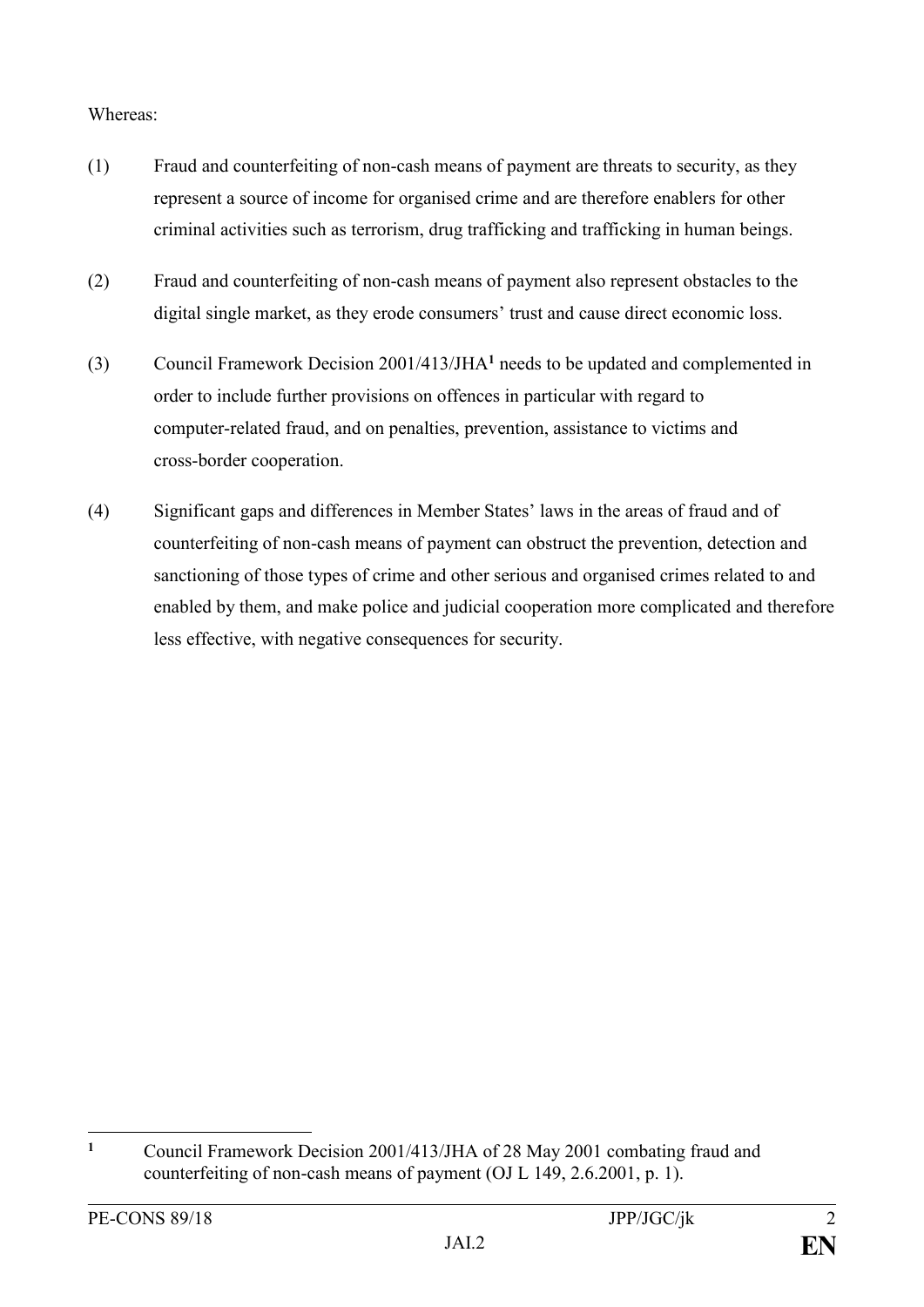- (5) Fraud and counterfeiting of non-cash means of payment have a significant cross-border dimension, accentuated by an increasing digital component, which underlines the need for further action to approximate criminal legislation in the areas of fraud and of counterfeiting of non-cash means of payment.
- (6) Recent years have brought not only an exponential increase in the digital economy, but also a proliferation of innovation in many areas, including payment technologies. New payment technologies involve the use of new types of payment instruments, which, while creating new opportunities for consumers and businesses, also increase opportunities for fraud. Consequently, the legal framework must remain relevant and up-to-date against the background of those technological developments, on the basis of a technology-neutral approach.
- (7) Fraud is not only used to fund criminal groups, but also limits the development of the digital single market and makes citizens more reluctant to make online purchases.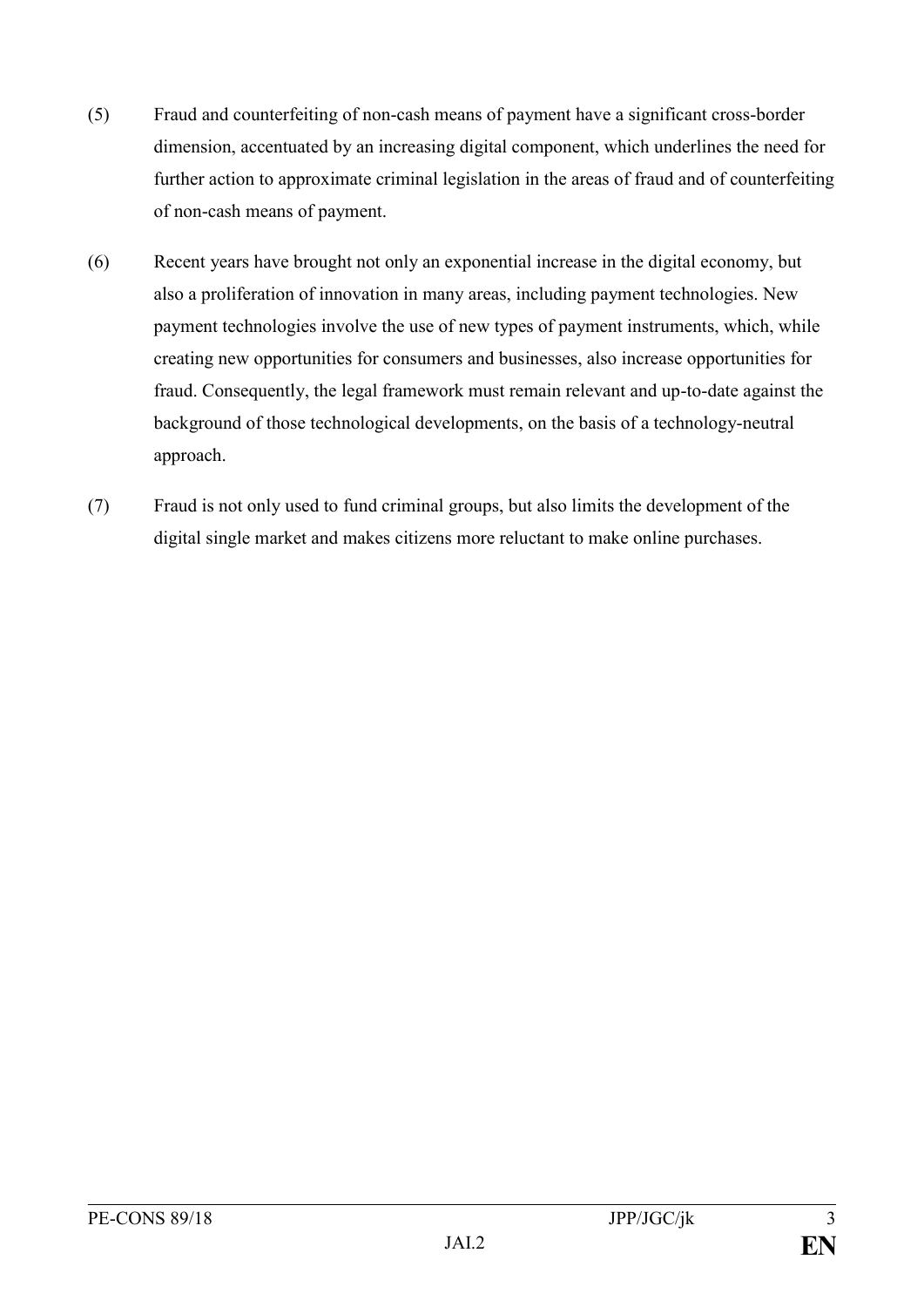- (8) Common definitions in the areas of fraud and of counterfeiting of non-cash means of payment are important to ensure a consistent approach in Member States' application of this Directive and to facilitate information exchange and cooperation between competent authorities. The definitions should cover new types of non-cash payment instruments which allow for transfers of electronic money and virtual currencies. The definition of non-cash payment instruments should acknowledge that a non-cash payment instrument may consist of different elements acting together, for example a mobile payment application and a corresponding authorisation (e.g. a password). Where this Directive uses the concept of a non-cash payment instrument, it should be understood that the instrument puts the holder or user of the instrument in a position to actually enable a transfer of money or monetary value or to initiate a payment order. For example, unlawfully obtaining a mobile payment application without the necessary authorisation should not be considered as an unlawful obtainment of a non-cash payment instrument as it does not actually enable the user to transfer money or monetary value.
- (9) This Directive should apply to non-cash payment instruments only insofar as the instrument's payment function is concerned.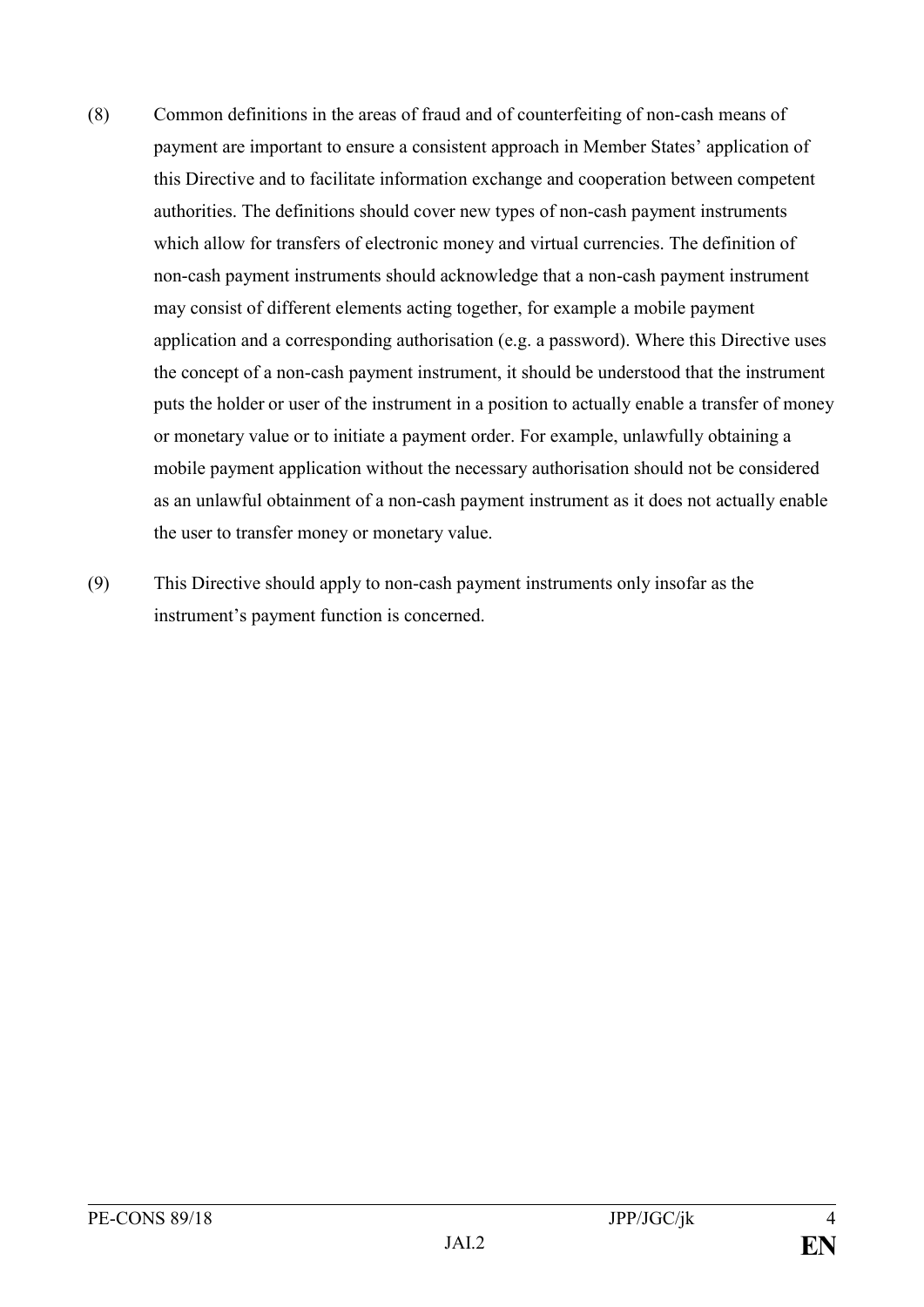- (10) This Directive should cover virtual currencies only insofar as they can be commonly used for making payments. The Member States should be encouraged to ensure in their national law that future currencies of a virtual nature issued by their central banks or other public authorities will enjoy the same level of protection against fraudulent offences as non-cash means of payment in general. Digital wallets that allow the transfer of virtual currencies should be covered by this Directive to the same extent as non-cash payment instruments. The definition of the term 'digital means of exchange' should acknowledge that digital wallets for transferring virtual currencies may provide, but do not necessarily provide, the features of a payment instrument and should not extend the definition of a payment instrument.
- (11) Sending fake invoices to obtain payment credentials should be considered as an attempt at unlawful appropriation within the scope of this Directive.
- (12) By using criminal law to give legal protection primarily to payment instruments that make use of special forms of protection against imitation or abuse, the intention is to encourage operators to provide such special forms of protection to payment instruments issued by them.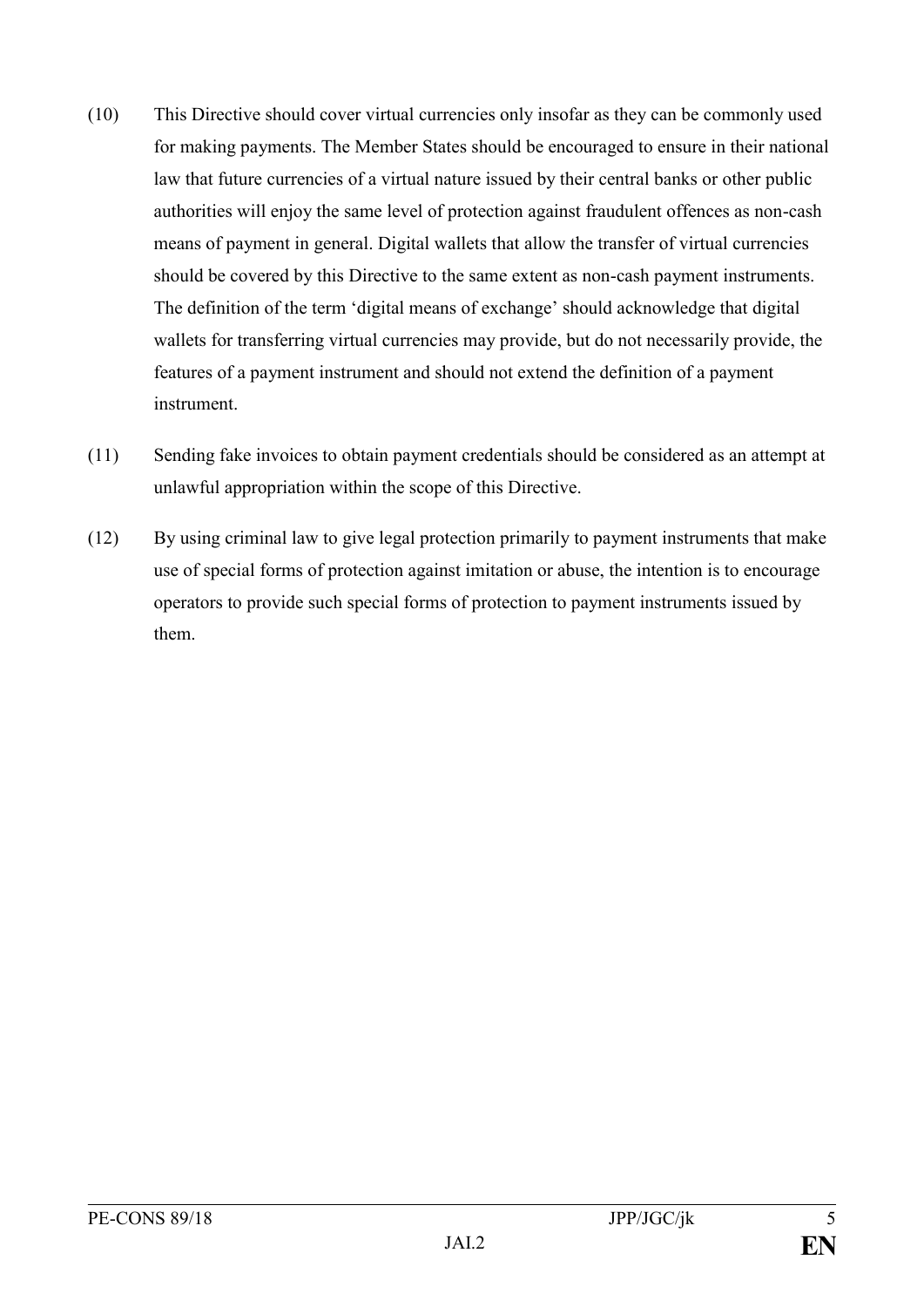- (13) Effective and efficient criminal law measures are essential to protect non-cash means of payment against fraud and counterfeiting. In particular, a common criminal law approach is needed as regards the constituent elements of criminal conduct that contribute to or prepare the way for the actual fraudulent use of a non-cash means of payment. Conduct such as the collection and possession of payment instruments with the intention to commit fraud, through, for instance, phishing, skimming or directing or redirecting payment service users to imitation websites, and their distribution, for example by selling credit card information on the internet, should thus be made a criminal offence in its own right without requiring the actual fraudulent use of a non-cash means of payment. Such criminal conduct should therefore cover circumstances where possession, procurement or distribution does not necessarily lead to fraudulent use of such payment instruments. However, where this Directive criminalises possession or holding, it should not criminalise mere omission. This Directive should not sanction the legitimate use of a payment instrument, including and in relation to the provision of innovative payment services, such as services commonly developed by fintech companies.
- (14) With regard to the criminal offences referred to in this Directive, the concept of intent applies to all elements constituting those criminal offences in accordance with national law. It is possible for the intentional nature of an act, as well as any knowledge or purpose required as an element of an offence, to be inferred from objective, factual circumstances. Criminal offences which do not require intent should not be covered by this Directive.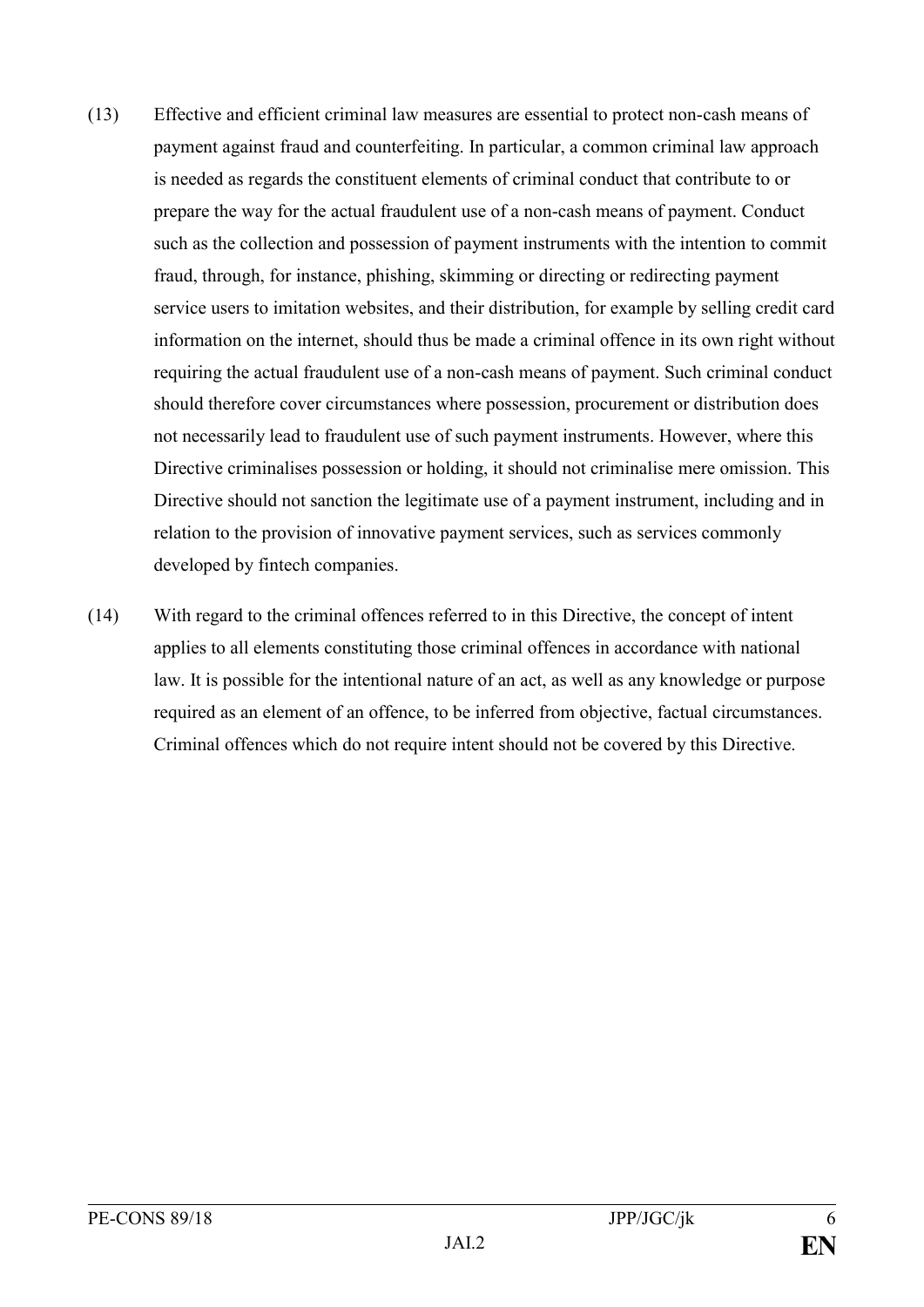- (15) This Directive refers to classical forms of conduct, like fraud, forgery, theft and unlawful appropriation that had already been shaped by national law before the era of digitalisation. The extended scope of this Directive with regard to non-corporeal payment instruments therefore requires the definition of equivalent forms of conduct in the digital sphere, complementing and reinforcing Directive 2013/40/EU of the European Parliament and of the Council**<sup>1</sup>** . The unlawful obtainment of a non-corporeal non-cash payment instrument should be a criminal offence, at least when it involves the commission of one of the offences referred to in Articles 3 to 6 of Directive 2013/40/EU or the misappropriation of a non-corporeal non-cash payment instrument. 'Misappropriation' should be understood to mean the action of a person entrusted with a non-corporeal non-cash payment instrument, to knowingly use the instrument without the right to do so, to his own benefit or to the benefit of another. The procurement for fraudulent use of such an unlawfully obtained instrument should be punishable without it being necessary to establish all the factual elements of the unlawful obtainment and without requiring a prior or simultaneous conviction for the predicate offence which led to the unlawful obtainment.
- (16) This Directive also refers to tools which can be used in order to commit the offences referred to in it. Given the need to avoid criminalisation where such tools are produced and placed on the market for legitimate purposes and, though they could be used to commit criminal offences, are therefore not in themselves a threat, criminalisation should be limited to those tools which are primarily designed or specifically adapted for the purpose of committing the offences referred to in this Directive.

<u>.</u>

**<sup>1</sup>** Directive 2013/40/EU of the European Parliament and of the Council of 12 August 2013 on attacks against information systems and replacing Council Framework Decision 2005/222/JHA (OJ L 218, 14.8.2013, p. 8).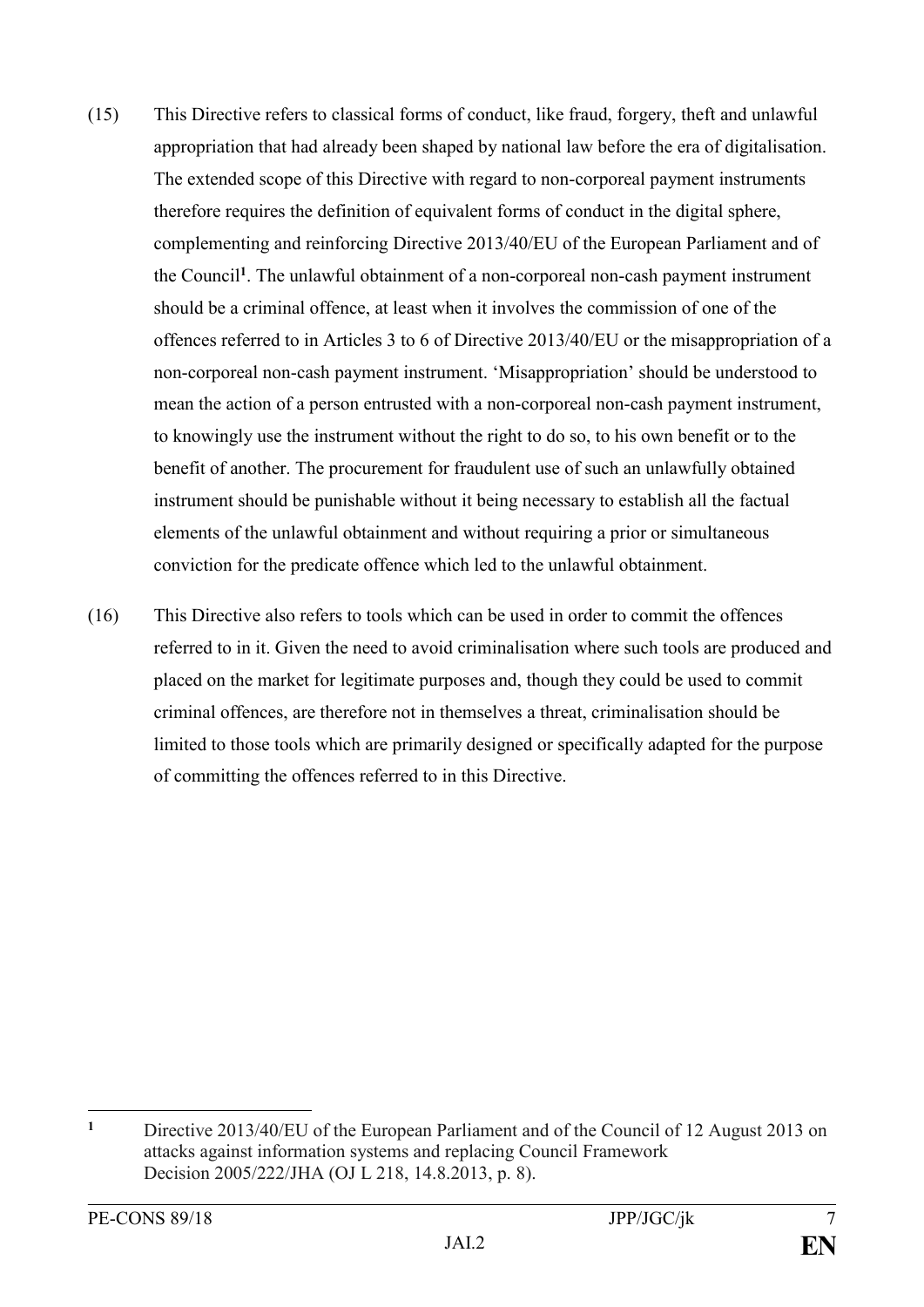- (17) The sanctions and penalties for fraud and counterfeiting of non-cash means of payment should be effective, proportionate and dissuasive throughout the Union. This Directive is without prejudice to the individualisation and application of penalties and execution of sentences in accordance with the circumstances of the case and the general rules of national criminal law.
- (18) As this Directive provides for minimum rules, Member States are free to adopt or maintain more stringent criminal law rules with regard to fraud and counterfeiting of non-cash means of payment, including a broader definition of offences.
- (19) It is appropriate to provide for more severe penalties where a crime is committed in the framework of a criminal organisation, as defined in Council Framework Decision 2008/841/JHA**<sup>1</sup>** . Member States should not be obliged to provide for specific aggravating circumstances where national law provides for separate criminal offences and this may lead to more severe sanctions. When an offence referred to in this Directive has been committed in conjunction with another offence referred to in this Directive by the same person, and one of those offences de facto constitutes a necessary element of the other, a Member State may, in accordance with general principles of national law, provide that such conduct is regarded as an aggravating circumstance to the main offence.

 $\mathbf{1}$ **<sup>1</sup>** Council Framework Decision 2008/841/JHA of 24 October 2008 on the fight against organised crime (OJ L 300, 11.11.2008, p. 42).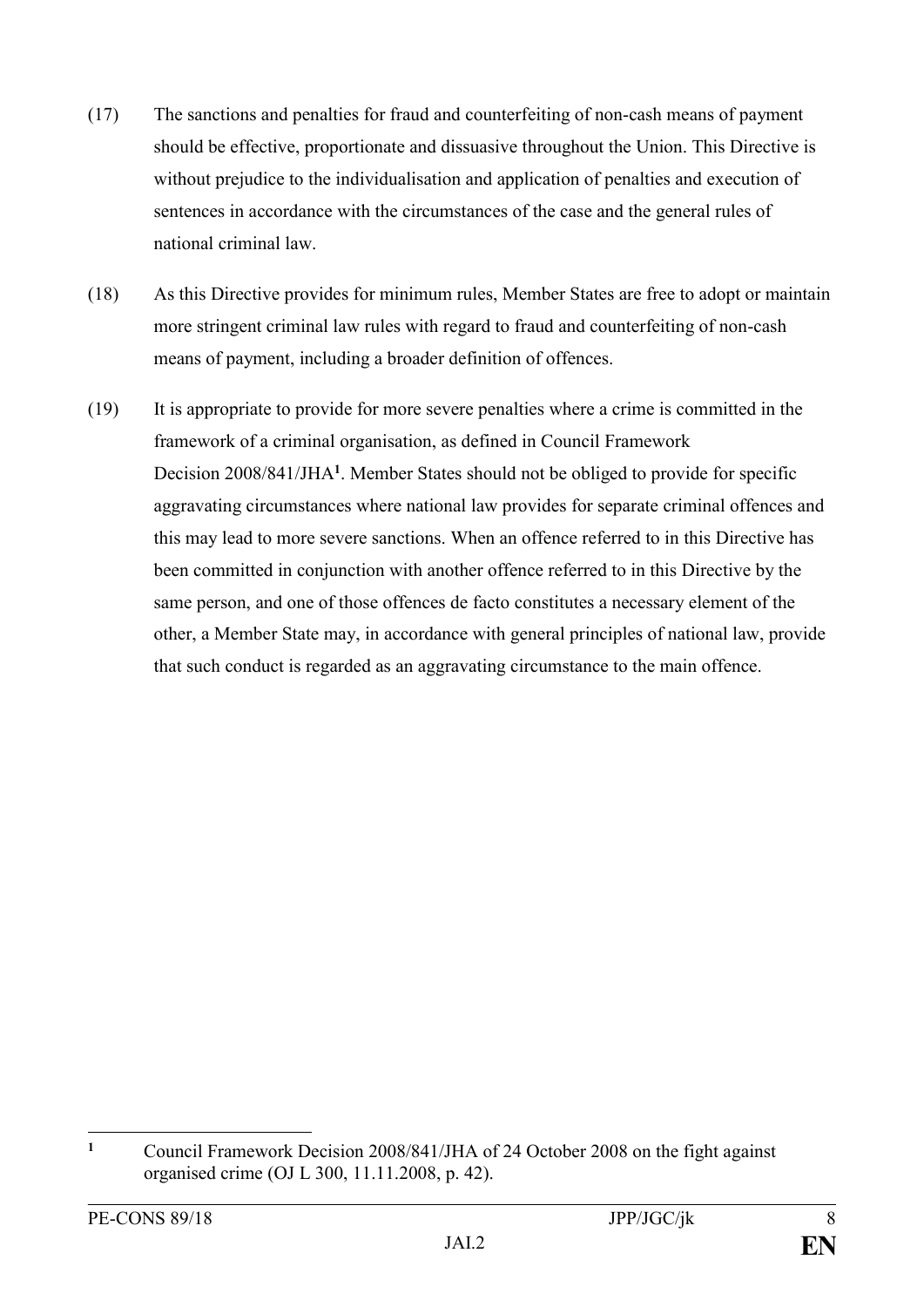- (20) Jurisdictional rules should ensure that the offences referred to in this Directive are prosecuted effectively. In general, offences are best dealt with by the criminal justice system of the country in which they occur. Each Member State should therefore establish jurisdiction over offences committed on its territory and over offences committed by its nationals. Member States may also establish jurisdiction over offences that cause damage in their territory. They are strongly encouraged to do so.
- (21) Recalling the obligations under Council Framework Decision 2009/948/JHA**<sup>1</sup>** and Council Decision 2002/187/JHA**<sup>2</sup>** , competent authorities are encouraged in cases of conflicts of jurisdiction to use the possibility of conducting direct consultations with the assistance of the European Union Agency for Criminal Justice Cooperation (Eurojust).

 $\mathbf{1}$ **<sup>1</sup>** Council Framework Decision 2009/948/JHA of 30 November 2009 on prevention and settlement of conflicts of exercise of jurisdiction in criminal proceedings (OJ L 328, 15.12.2009, p. 42).

<sup>&</sup>lt;sup>2</sup> Council Decision 2002/187/JHA of 28 February 2002 setting up Eurojust with a view to reinforcing the fight against serious crime (OJ L 63, 6.3.2002, p. 1).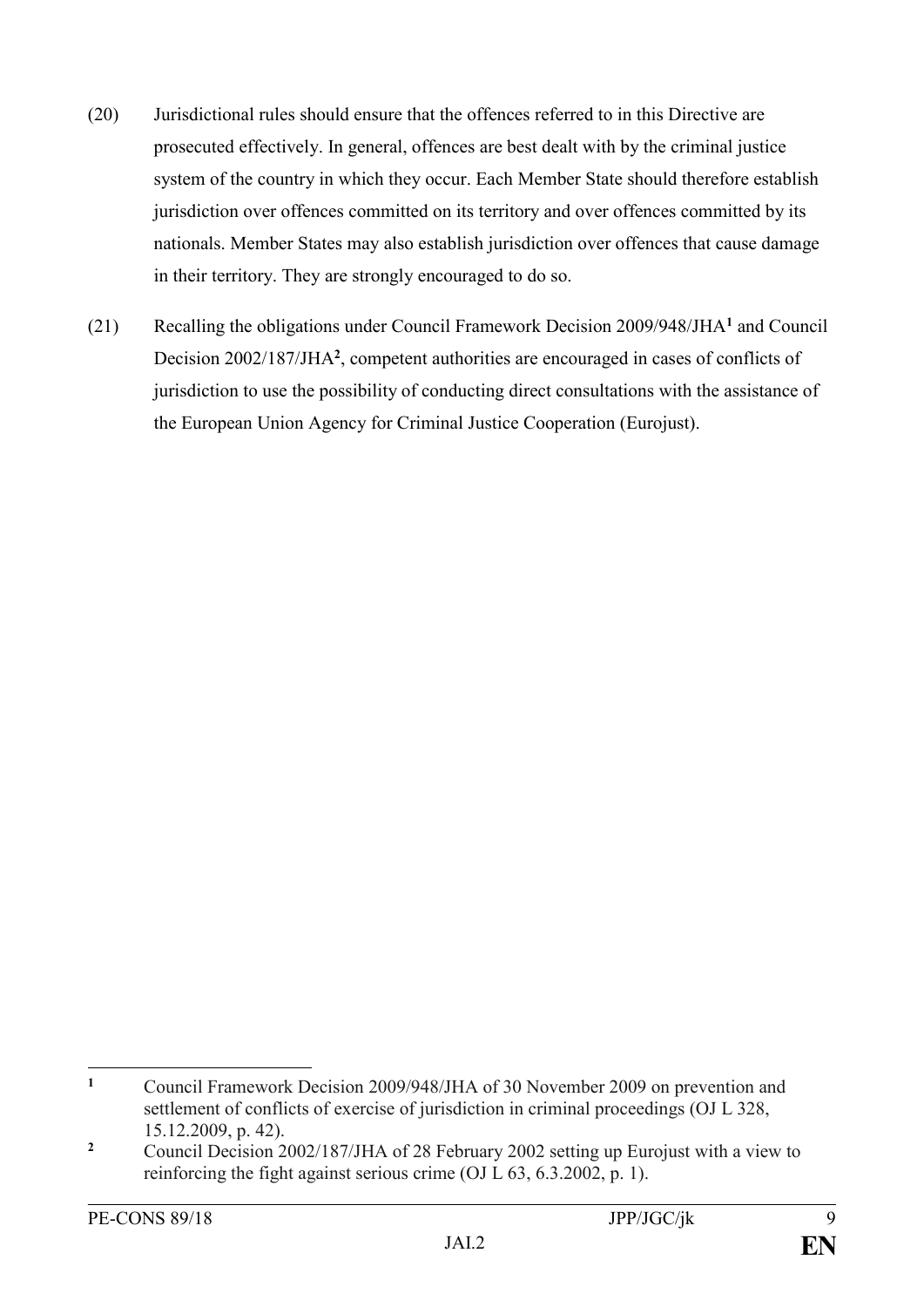- (22) Given the need for special tools to effectively investigate fraud and counterfeiting of noncash means of payment, and their relevance to effective international cooperation between national authorities, investigative tools that are typically used for cases involving organised crime or other serious crime should be available to competent authorities in all Member States, if and to the extent that the use of those tools is appropriate and commensurate with the nature and gravity of the offences as defined in national law. In addition, law enforcement authorities and other competent authorities should have timely access to relevant information in order to investigate and prosecute the offences referred to in this Directive. Member States are encouraged to allocate adequate human and financial resources to the competent authorities in order to properly investigate and prosecute the offences referred to in this Directive.
- (23) National authorities investigating or prosecuting offences referred to in this Directive should be empowered to cooperate with other national authorities within the same Member State and their counterparts in other Member States.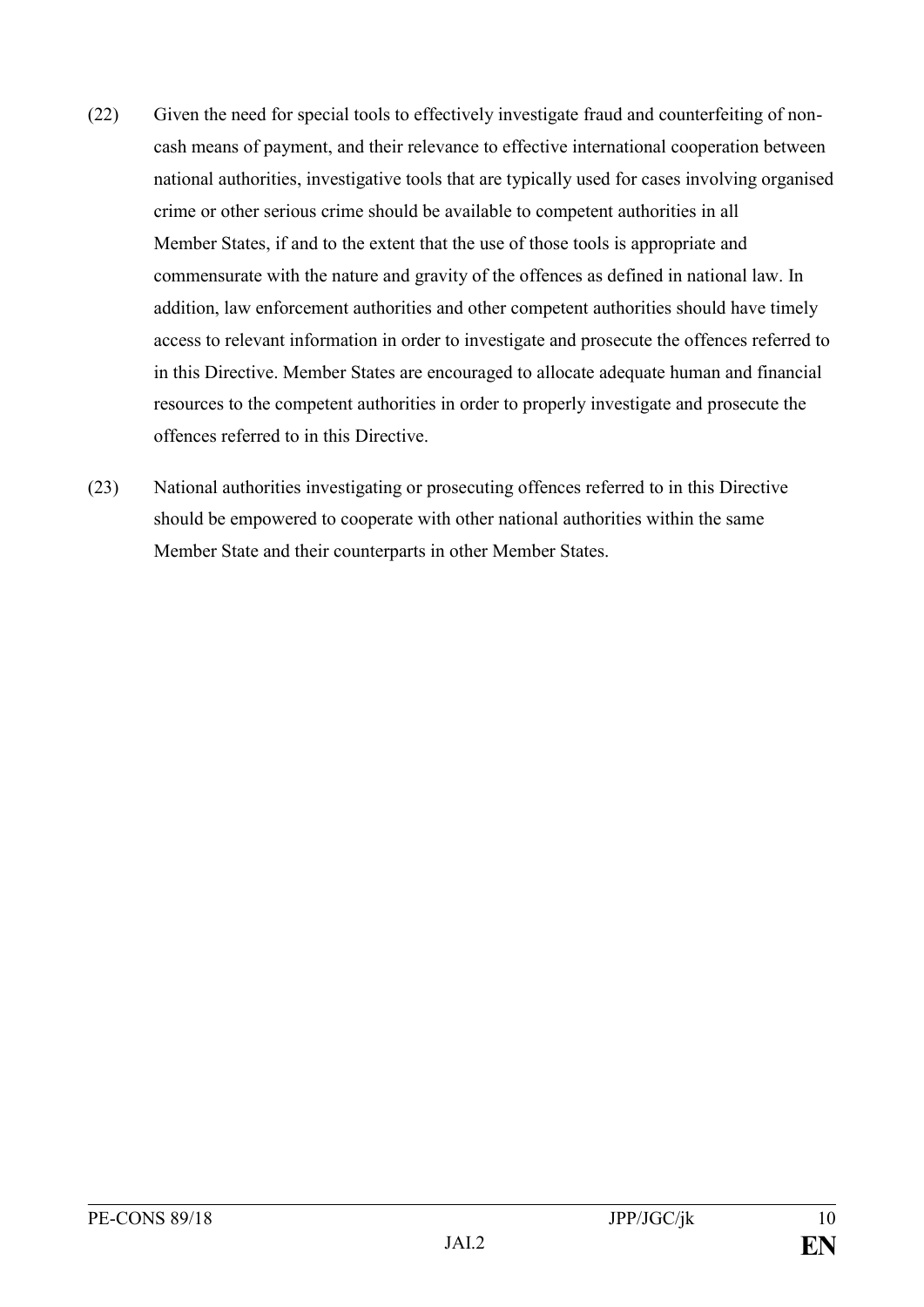(24) In many cases, criminal activities are behind incidents that should be notified to the relevant national competent authorities under Directive (EU) 2016/1148 of the European Parliament and of the Council<sup>1</sup>. Such incidents may be suspected to be of a criminal nature even if there is insufficient evidence of a criminal offence at that stage. In such a context, relevant operators of essential services and digital service providers should be encouraged to share the reports required under Directive (EU) 2016/1148 with law enforcement authorities so as to form an effective and comprehensive response and to facilitate attribution and accountability by the perpetrators for their actions. In particular, promoting a safe, secure and more resilient environment requires systematic reporting of incidents of a suspected serious criminal nature to law enforcement authorities. Moreover, when relevant, computer security incident response teams designated under Directive (EU) 2016/1148 should be involved in law enforcement investigations with a view to providing information, as considered appropriate at national level, and also to providing specialist expertise on information systems.

<u>.</u>

**<sup>1</sup>** [Directive \(EU\) 2016/1148 of the European Parliament and of the Council of 6 July 2016](https://eur-lex.europa.eu/legal-content/AUTO/?uri=CELEX:32016L1148&qid=1546703835106&rid=1)  [concerning measures for a high common level of security of network and information](https://eur-lex.europa.eu/legal-content/AUTO/?uri=CELEX:32016L1148&qid=1546703835106&rid=1)  [systems across the Union](https://eur-lex.europa.eu/legal-content/AUTO/?uri=CELEX:32016L1148&qid=1546703835106&rid=1) (OJ L 194, 19.7.2016, p. 1).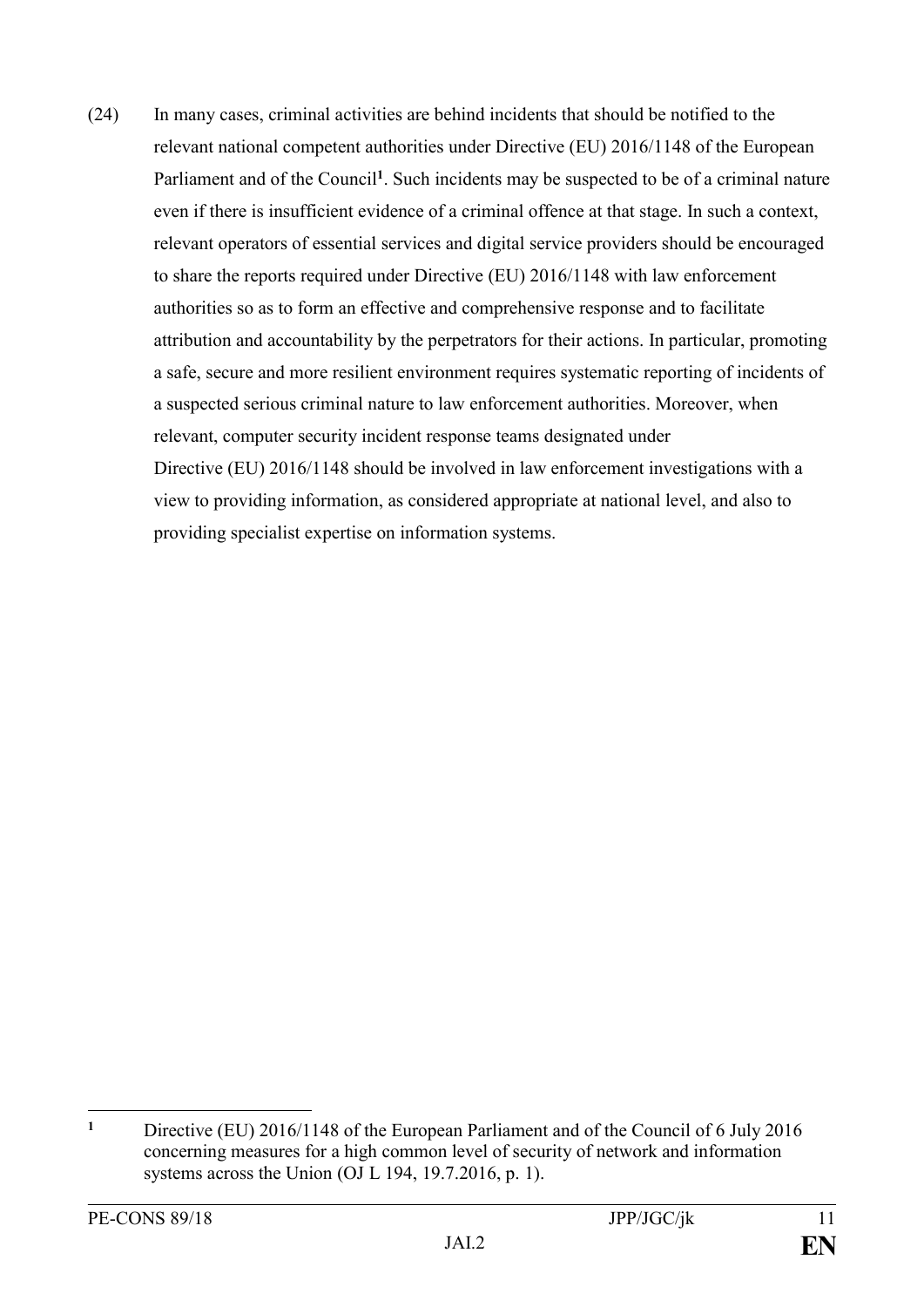- (25) Major security incidents as referred to in Directive (EU) 2015/2366 of the European Parliament and of the Council<sup>1</sup> may be of criminal origin. Where relevant, payment service providers should be encouraged to share with law enforcement authorities the reports they are required to submit to the competent authority in their home Member State under Directive (EU) 2015/2366.
- (26) A number of instruments and mechanisms exist at Union level to enable the exchange of information among national law enforcement authorities for the purposes of investigating and prosecuting crimes. To facilitate and speed up cooperation among national law enforcement authorities and make sure that those instruments and mechanisms are used to the fullest extent, this Directive should strengthen the importance of the operational points of contact introduced by Framework Decision 2001/413/JHA. It should be possible for Member States to decide to make use of the existing networks of operational points of contact, such as the one set up in Directive 2013/40/EU. The points of contact should provide effective assistance, for example by facilitating the exchange of relevant information and the provision of technical advice or legal information. To ensure the network runs smoothly, each point of contact should be able to communicate quickly with the point of contact in another Member State. Given the significant trans-border dimension of crimes covered by this Directive and in particular the volatile nature of electronic evidence, Member States should be able to deal promptly with urgent requests from the network and provide feedback within eight hours. In very urgent and serious cases, Member States should inform the European Union Agency for Law Enforcement Cooperation (Europol).

<sup>1</sup> **<sup>1</sup>** Directive (EU) 2015/2366 of the European Parliament and of the Council of 25 November 2015 on payment services in the internal market, amending Directives 2002/65/EC, 2009/110/EC and 2013/36/EU and Regulation (EU) No 1093/2010, and repealing Directive 2007/64/EC (OJ L 337, 23.12.2015, p. 35).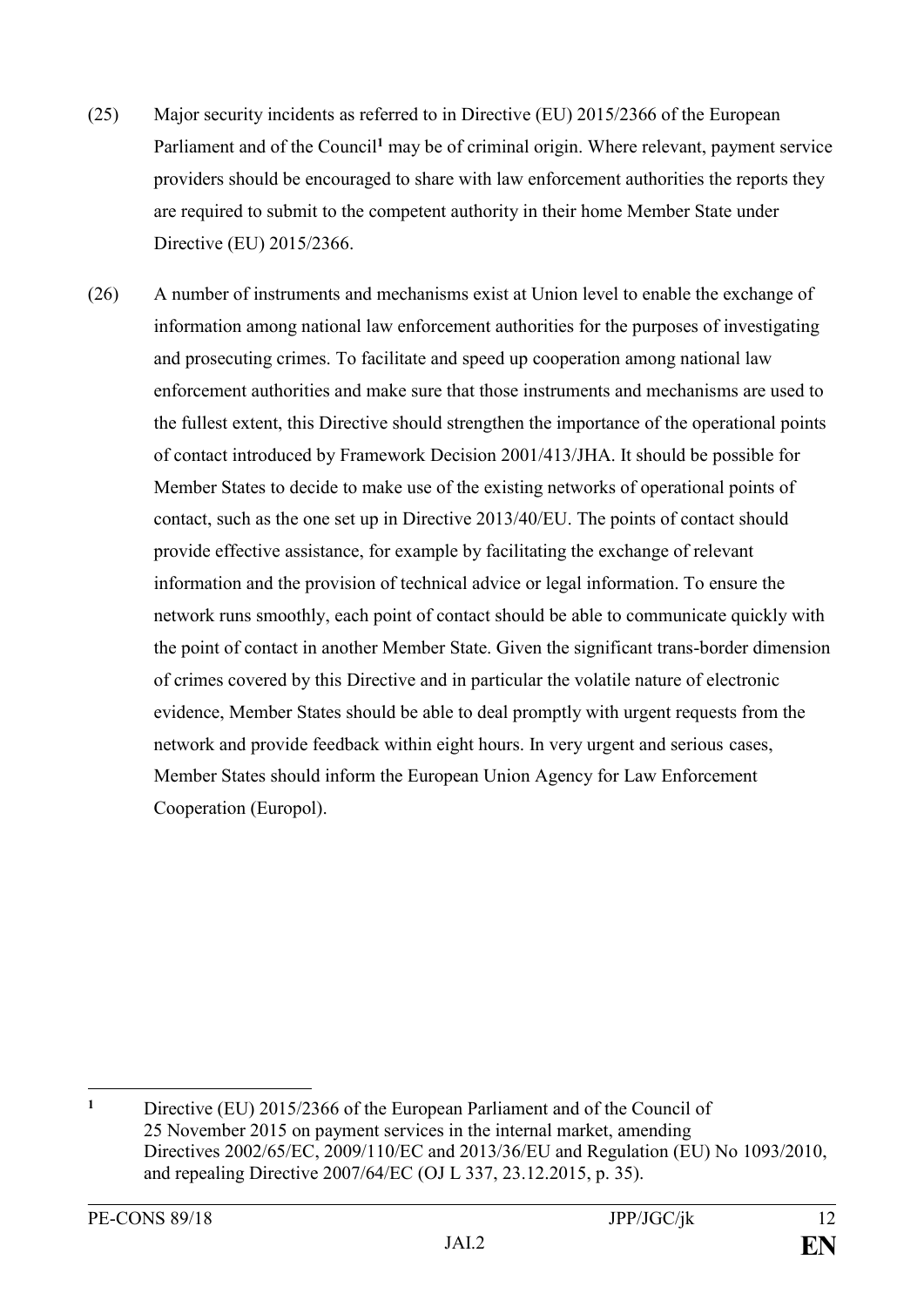- (27) Reporting crime to public authorities without undue delay is of great importance in combating fraud and counterfeiting of non-cash means of payment, as it is often the starting point of criminal investigations. Measures should be taken to encourage reporting by natural and legal persons, in particular financial institutions, to law enforcement and judicial authorities. Those measures can be based on various types of action, including legislative acts containing obligations to report suspected fraud, or non-legislative actions, such as setting up or supporting organisations or mechanisms favouring the exchange of information, or awareness raising. Any such measure that involves processing of the personal data of natural persons should be carried out in accordance with Regulation (EU) 2016/679 of the European Parliament and of the Council**<sup>1</sup>** . In particular, any transmission of information for the purposes of preventing and combating offences relating to fraud and counterfeiting of non-cash means of payment should comply with the requirements laid down in that Regulation, notably the lawful grounds for processing.
- (28) In order to facilitate the prompt and direct reporting of crime, the Commission should carefully assess the establishment of effective online fraud-reporting systems by Member States and standardised reporting templates at Union level. Such systems could facilitate the reporting of non-cash fraud which often takes place online, thereby strengthening support for victims, the identification and analysis of cybercrime threats and the work and cross-border cooperation of national competent authorities.

 $\mathbf{1}$ **<sup>1</sup>** Regulation (EU) 2016/679 of the European Parliament and of the Council of 27 April 2016 on the protection of natural persons with regard to the processing of personal data and on the free movement of such data, and repealing Directive 95/46/EC (General Data Protection Regulation) (OJ L 119, 4.5.2016, p. 1).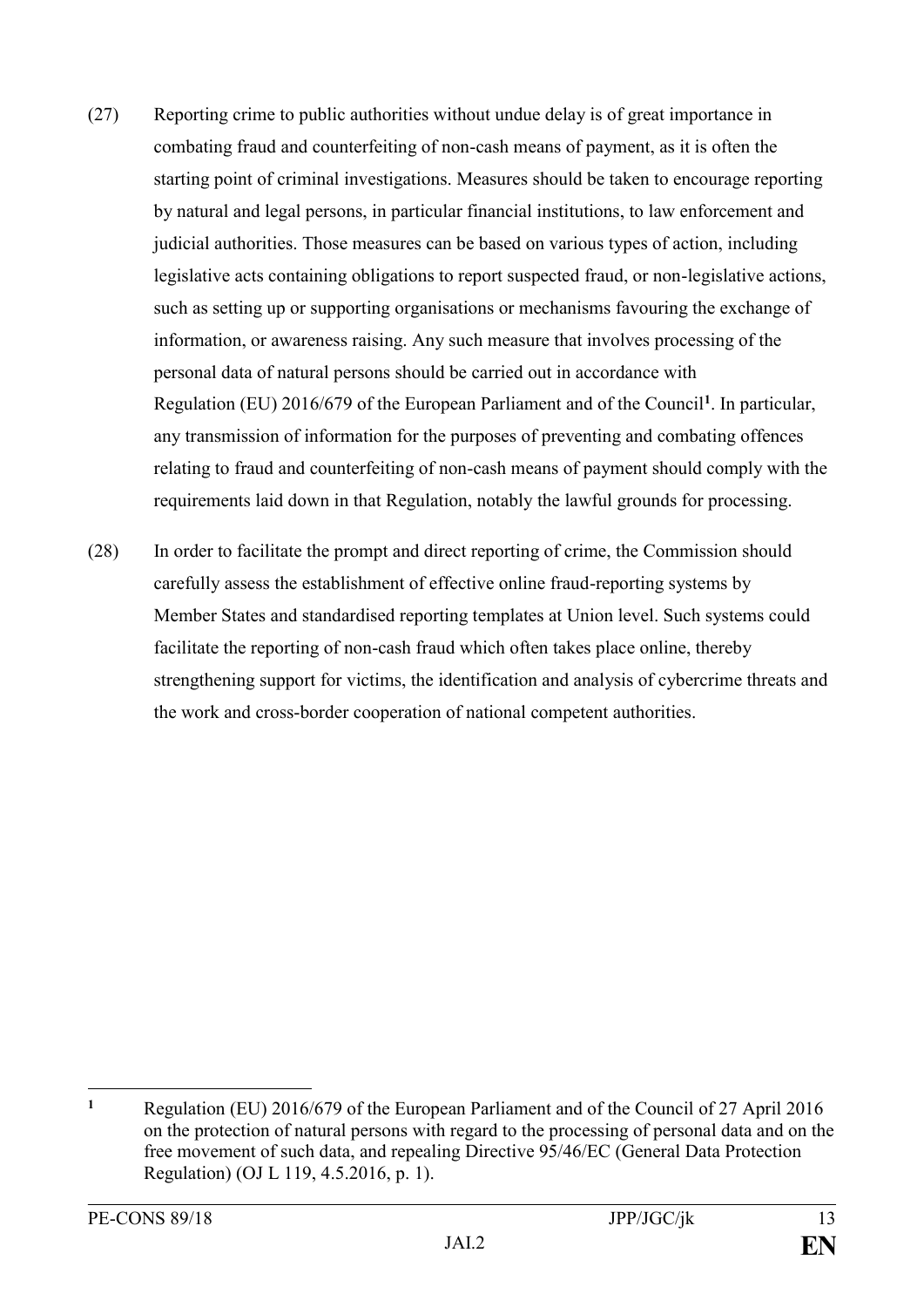- (29) The offences referred to in this Directive often have a cross-border nature. Therefore, combating these offences relies on close cooperation between the Member States. Member States are encouraged to ensure, to the extent appropriate, effective application of mutual recognition and legal assistance instruments in relation to the offences covered by this Directive.
- (30) Investigation and prosecution of all types of fraud and counterfeiting of non-cash means of payment, including those involving small amounts of money, are particularly important in order to combat them effectively. Reporting obligations, information exchange and statistical reports are efficient ways to detect fraudulent activities, especially similar activities that involve small amounts of money when considered separately.
- (31) Fraud and counterfeiting of non-cash means of payment can result in serious economic and non-economic consequences for its victims. Where such fraud involves, for example, identity theft, its consequences are often aggravated because of reputational and professional damage, damage to an individual's credit rating and serious emotional harm. Member States should adopt assistance, support and protection measures aimed to mitigate those consequences.
- (32) Often a considerable amount of time can pass before victims find out that they have suffered a loss from fraud and counterfeiting offences. During that time a spiral of interlinked crimes might develop, thereby aggravating the negative consequences for the victims.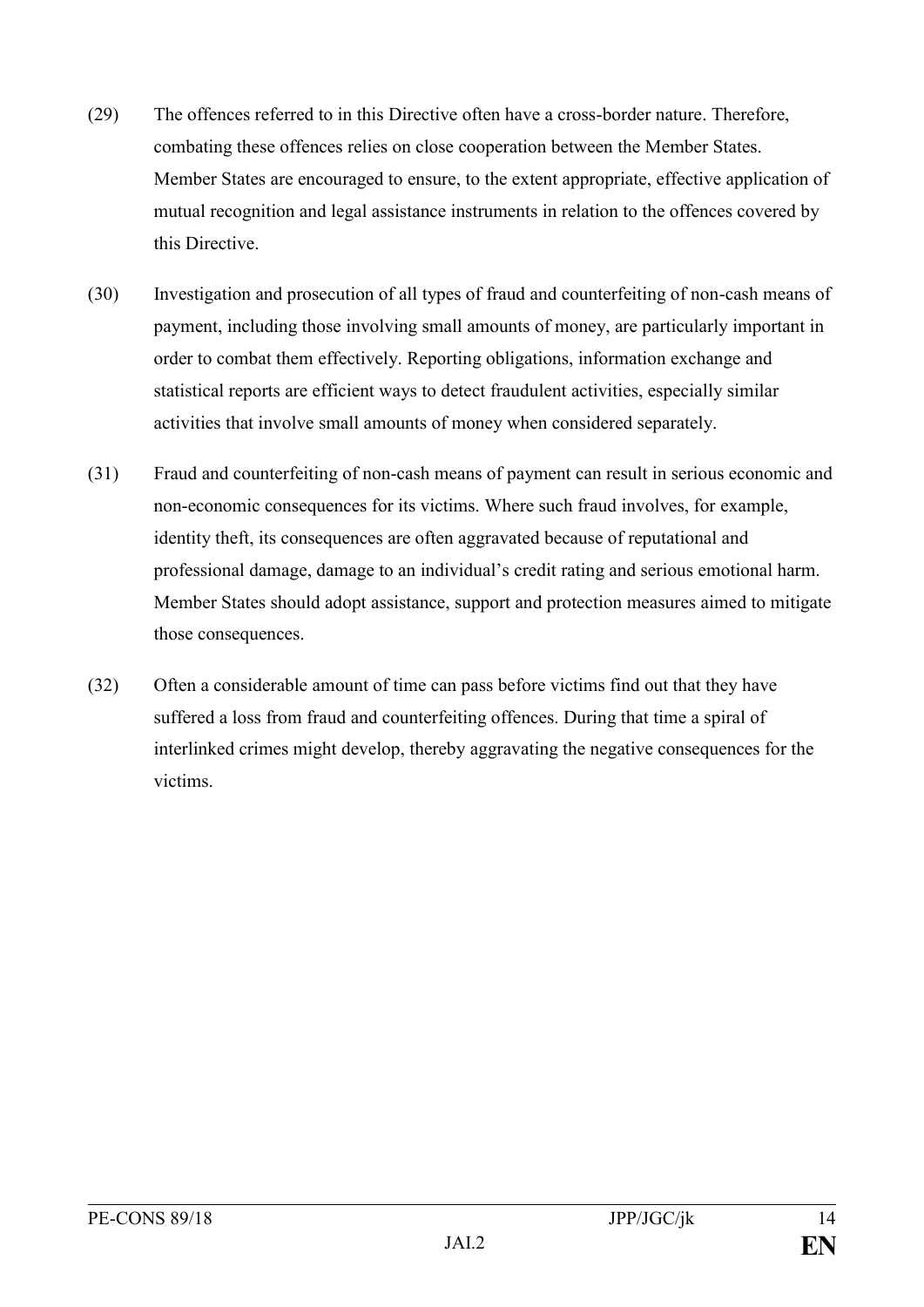- (33) Natural persons who are victims of fraud related to non-cash means of payment have rights conferred under Directive 2012/29/EU of the European Parliament and of the Council**<sup>1</sup>** . Member States should adopt measures of assistance and support to such victims which build on the measures required by that Directive but respond more directly to the specific needs of victims of fraud related to identity theft. Such measures should include, in particular, the provision of a list of dedicated institutions covering different aspects of identity-related crime and victim support, specialised psychological support and advice on financial, practical and legal matters, as well as assistance in receiving available compensation. Member States should be encouraged to set up a single national online information tool to facilitate access to assistance and support for victims. Specific information and advice on protection against the negative consequences of such crime should be offered to legal persons as well.
- (34) This Directive should provide for the right for legal persons to access information in accordance with national law about the procedures for making complaints. This right is necessary in particular for small and medium-sized enterprises and should contribute to creating a friendlier business environment for small and medium-sized enterprises. Natural persons already benefit from this right under Directive 2012/29/EU.

<u>.</u>

**<sup>1</sup>** [Directive 2012/29/EU of the European Parliament and of the Council of 25](https://eur-lex.europa.eu/legal-content/AUTO/?uri=CELEX:32012L0029&qid=1546706296756&rid=1) October 2012 [establishing minimum standards on the rights, support and protection of victims of crime,](https://eur-lex.europa.eu/legal-content/AUTO/?uri=CELEX:32012L0029&qid=1546706296756&rid=1)  [and replacing Council Framework Decision 2001/220/JHA](https://eur-lex.europa.eu/legal-content/AUTO/?uri=CELEX:32012L0029&qid=1546706296756&rid=1) (OJ L 315, 14.11.2012, p. 57).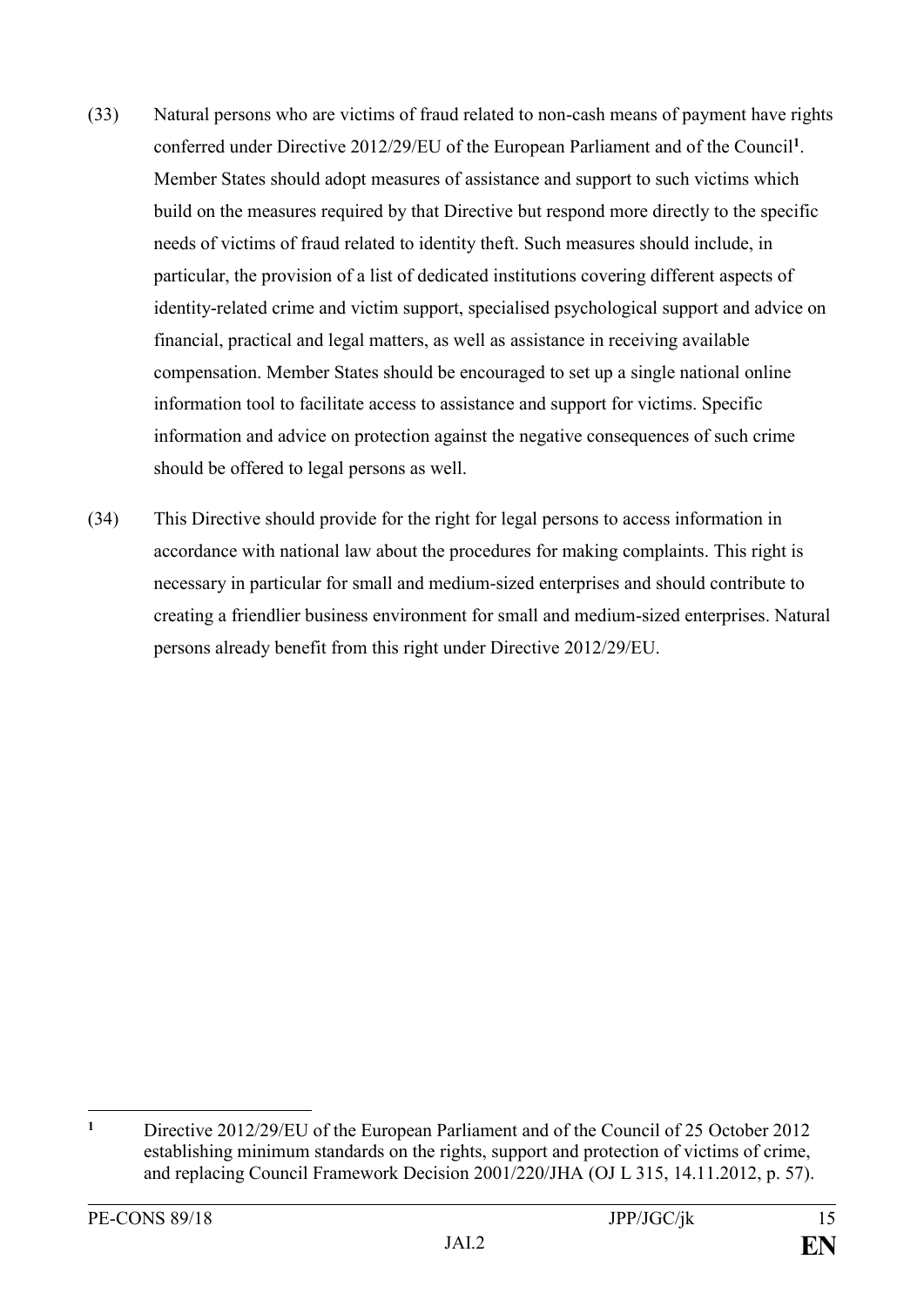- (35) Member States should, with the assistance of the Commission, establish or strengthen policies to prevent fraud and counterfeiting of non-cash means of payment and measures to reduce the risk of such offences occurring by means of information and awareness-raising campaigns. In this context, Member States could develop and keep up to date a permanent online awareness-raising tool with practical examples of fraudulent practices, in a format that is easy to understand. That tool could be linked to or be part of the single national online information tool for victims. Member States could also put in place research and education programmes. Special attention should be paid to the needs and interests of vulnerable persons. Member States are encouraged to ensure that sufficient funding is made available for such campaigns.
- (36) It is necessary to collect statistical data on fraud and counterfeiting of non-cash payment instruments. Member States should therefore be obliged to ensure that an adequate system is in place for the recording, production and provision of existing statistical data on the offences referred to in this Directive.
- (37) This Directive aims to amend and expand the provisions of Framework Decision 2001/413/JHA. Since the amendments to be made are substantial in number and nature, Framework Decision 2001/413/JHA should, in the interests of clarity, be replaced in its entirety for the Member States bound by this Directive.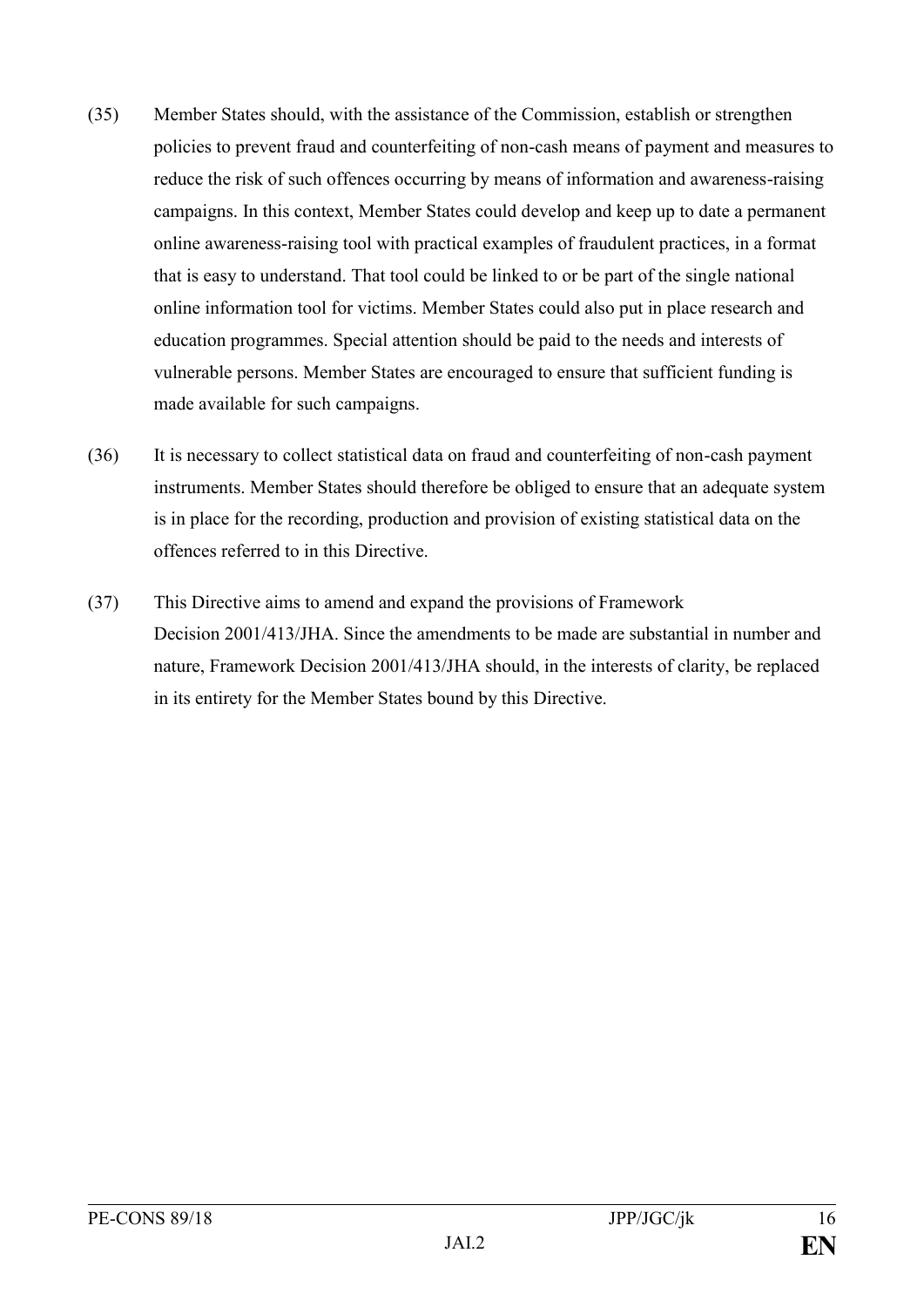- (38) In accordance with Articles 1 and 2 of Protocol No 21 on the position of the United Kingdom and Ireland in respect of the area of freedom, security and justice, annexed to the Treaty on European Union (TEU) and to the Treaty on the Functioning of the European Union (TFEU), and without prejudice to Article 4 of that Protocol, those Member States are not taking part in the adoption of this Directive and are not bound by it or subject to its application.
- (39) In accordance with Articles 1 and 2 of Protocol No 22 on the position of Denmark annexed to TEU and to TFEU, Denmark is not taking part in the adoption of this Directive and is not bound by it or subject to its application.
- (40) Since the objectives of this Directive, namely to subject fraud and counterfeiting of non-cash means of payment to effective, proportionate and dissuasive criminal penalties and to improve and encourage cross-border cooperation both between competent authorities and between natural and legal persons and competent authorities, cannot be sufficiently achieved by the Member States, but can rather, by reason of their scale or effects, be better achieved at Union level, the Union may adopt measures in accordance with the principle of subsidiarity as set out in Article 5 TEU. In accordance with the principle of proportionality as set out in that Article, this Directive does not go beyond what is necessary in order to achieve those objectives.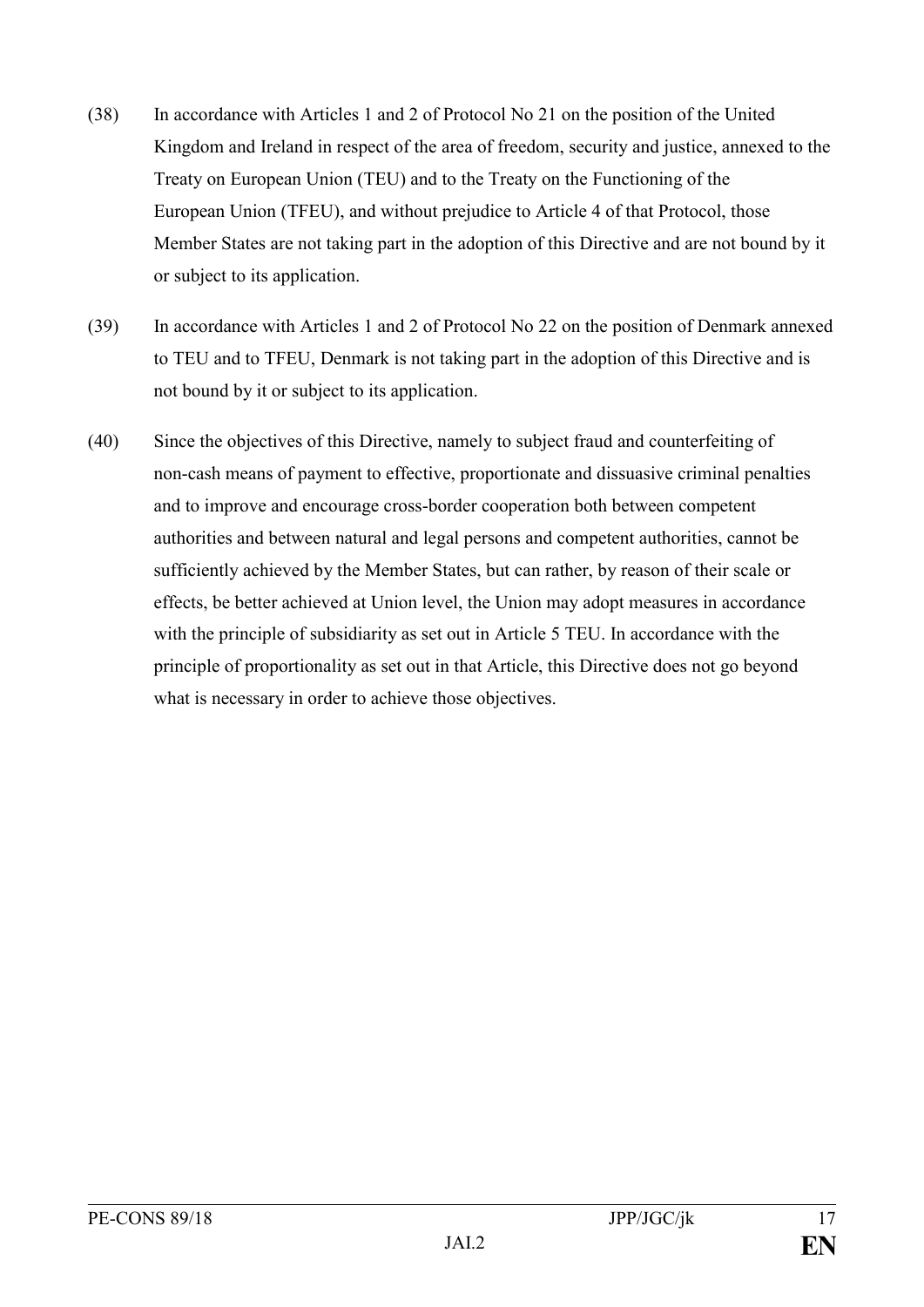(41) This Directive respects fundamental rights and observes the principles recognised in particular by the Charter of Fundamental Rights of the European Union, including the right to liberty and security, the respect for private and family life, the protection of personal data, the freedom to conduct a business, the right to property, the right to an effective remedy and to a fair trial, the presumption of innocence and right of defence, the principles of the legality and proportionality of criminal offences and penalties, as well as the right not to be tried or punished twice in criminal proceedings for the same criminal offence. This Directive seeks to ensure full respect for those rights and principles and should be implemented accordingly,

#### HAVE ADOPTED THIS DIRECTIVE: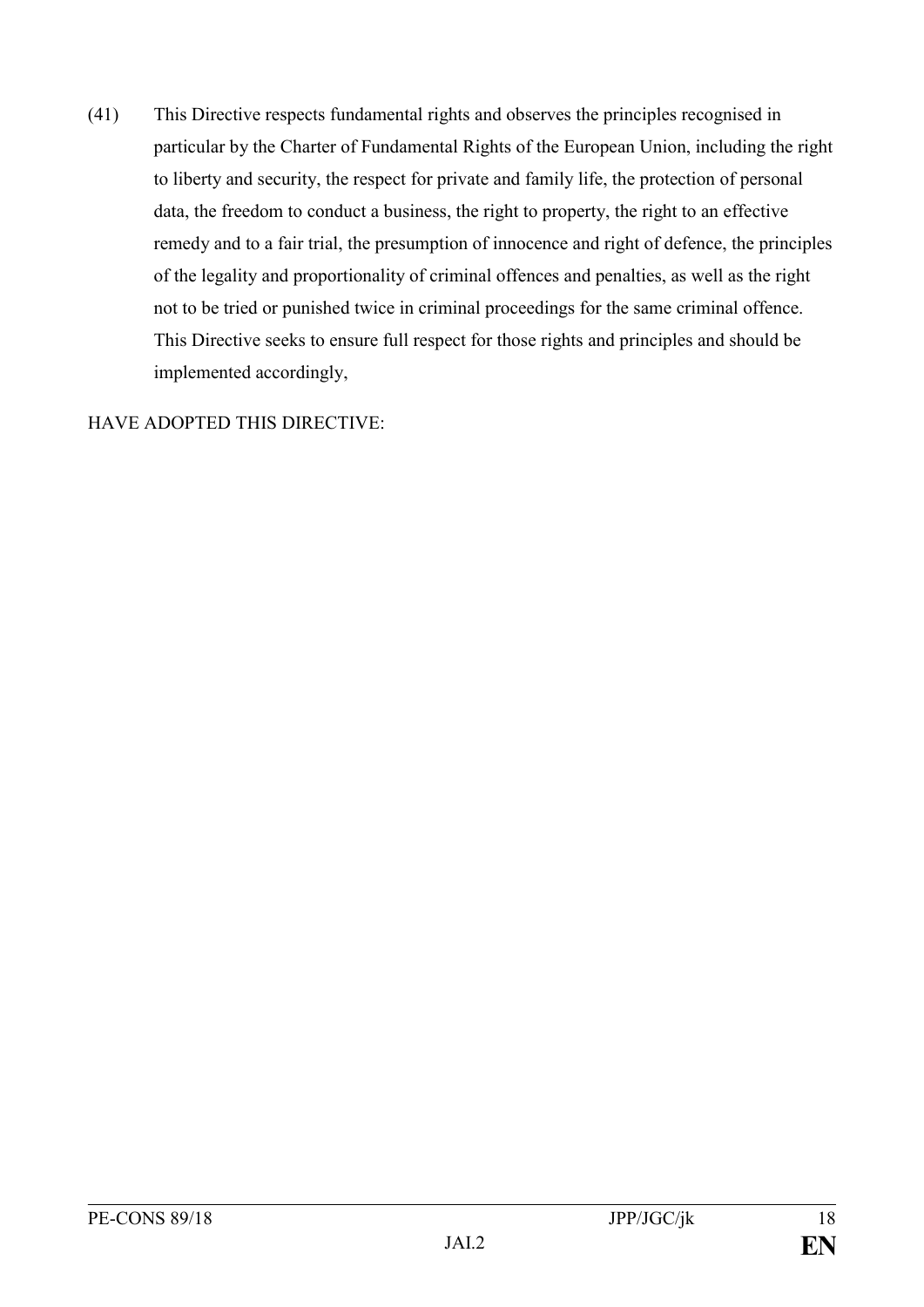# **TITLE I SUBJECT MATTER AND DEFINITIONS**

#### *Article 1*

#### *Subject matter*

This Directive establishes minimum rules concerning the definition of criminal offences and sanctions in the areas of fraud and counterfeiting of non-cash means of payment. It facilitates the prevention of such offences, and the provision of assistance to and support for victims.

# *Article 2*

#### *Definitions*

For the purpose of this Directive, the following definitions apply:

- (a) 'non-cash payment instrument' means a non-corporeal or corporeal protected device, object or record, or a combination thereof, other than legal tender, and which, alone or in conjunction with a procedure or a set of procedures, enables the holder or user to transfer money or monetary value, including through digital means of exchange;
- (b) 'protected device, object or record' means a device, object or record safeguarded against imitation or fraudulent use, for example through design, coding or signature;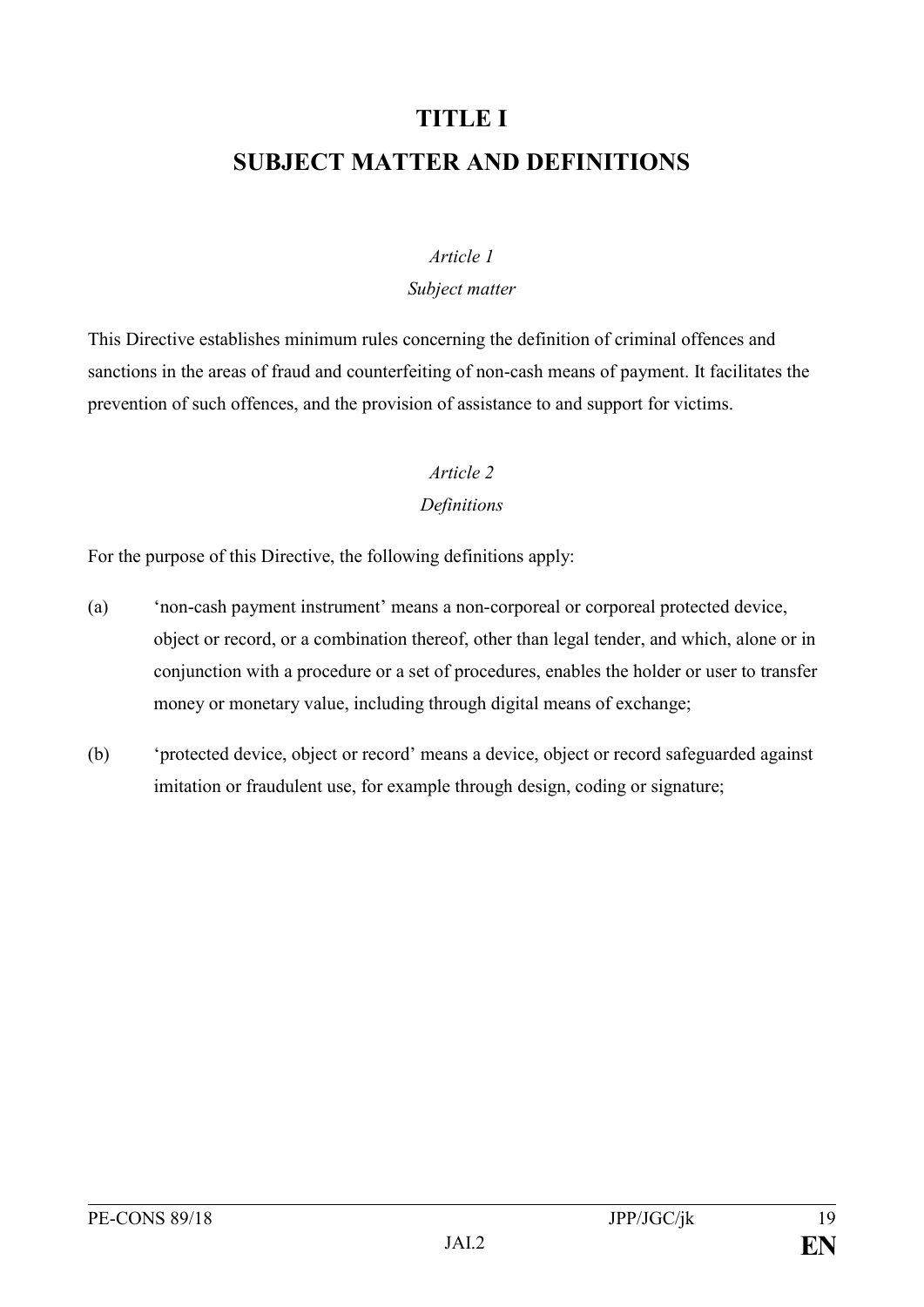- (c) 'digital means of exchange' means any electronic money as defined in point (2) of Article 2 of Directive 2009/110/EC of the European Parliament and of the Council**<sup>1</sup>** or virtual currency;
- (d) 'virtual currency' means a digital representation of value that is not issued or guaranteed by a central bank or a public authority, is not necessarily attached to a legally established currency and does not possess a legal status of a currency or money, but is accepted by natural or legal persons as a means of exchange, and which can be transferred, stored and traded electronically;
- (e) 'information system' means information system as defined in point (a) of Article 2 of Directive 2013/40/EU;
- (f) 'computer data' means computer data as defined in point (b) of Article 2 of Directive 2013/40/EU;
- (g) 'legal person' means an entity having legal personality under the applicable law, except for states or public bodies in the exercise of state authority and for public international organisations.

 $\mathbf{1}$ **<sup>1</sup>** Directive 2009/110/EC of the European Parliament and of the Council of 16 September 2009 on the taking up, pursuit and prudential supervision of the business of electronic money institutions amending Directives 2005/60/EC and 2006/48/EC and repealing Directive 2000/46/EC (OJ L 267, 10.10.2009, p. 7).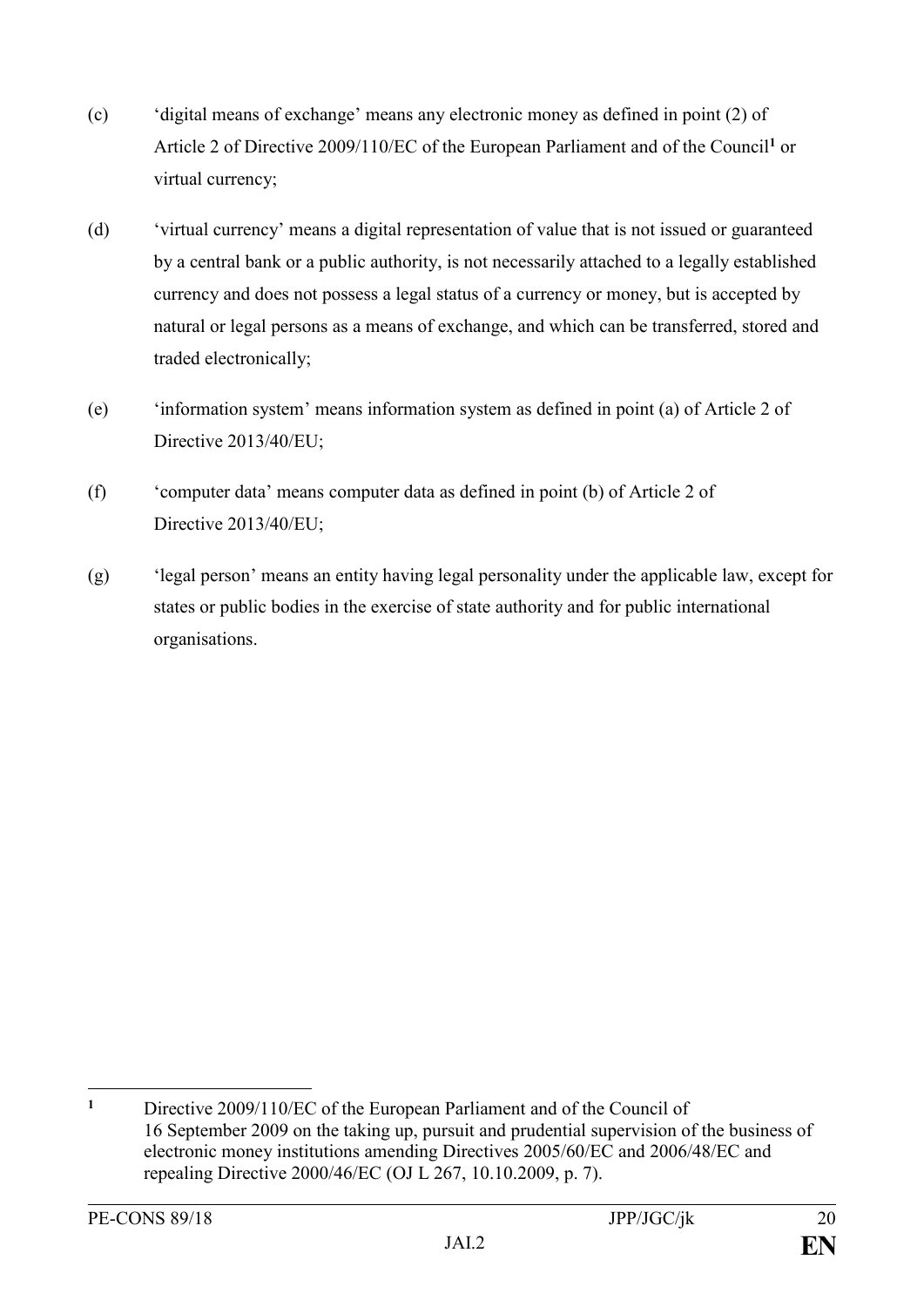# **TITLE II OFFENCES**

#### *Article 3*

#### *Fraudulent use of non-cash payment instruments*

Member States shall take the necessary measures to ensure that, when committed intentionally, the following conduct is punishable as a criminal offence:

- (a) the fraudulent use of a stolen or otherwise unlawfully appropriated or obtained non-cash payment instrument;
- (b) the fraudulent use of a counterfeit or falsified non-cash payment instrument.

### *Article 4*

# *Offences related to the fraudulent use of corporeal non-cash payment instruments*

Member States shall take the necessary measures to ensure that, when committed intentionally, the following conduct is punishable as a criminal offence:

(a) the theft or other unlawful appropriation of a corporeal non-cash payment instrument;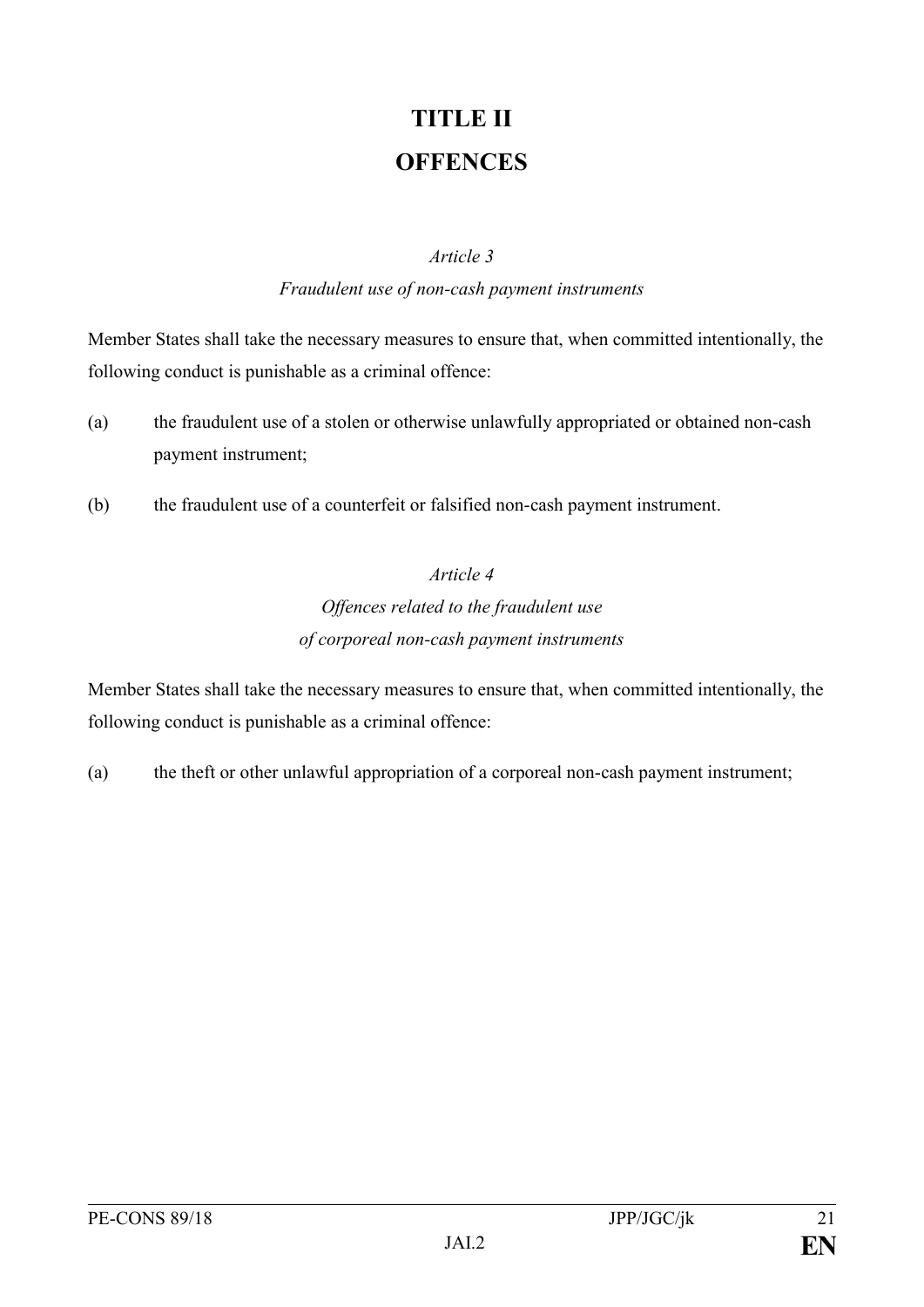- (b) the fraudulent counterfeiting or falsification of a corporeal non-cash payment instrument;
- (c) the possession of a stolen or otherwise unlawfully appropriated, or of a counterfeit or falsified corporeal non-cash payment instrument for fraudulent use;
- (d) the procurement for oneself or another, including the receipt, appropriation, purchase, transfer, import, export, sale, transport or distribution of a stolen, counterfeit or falsified corporeal non-cash payment instrument for fraudulent use.

# *Article 5 Offences related to the fraudulent use of non-corporeal non-cash payment instruments*

Member States shall take the necessary measures to ensure that, when committed intentionally, the following conduct is punishable as a criminal offence:

- (a) the unlawful obtainment of a non-corporeal non-cash payment instrument, at least when this obtainment has involved the commission of one of the offences referred to in Articles 3 to 6 of Directive 2013/40/EU, or misappropriation of a non-corporeal non-cash payment instrument;
- (b) the fraudulent counterfeiting or falsification of a non-corporeal non-cash payment instrument;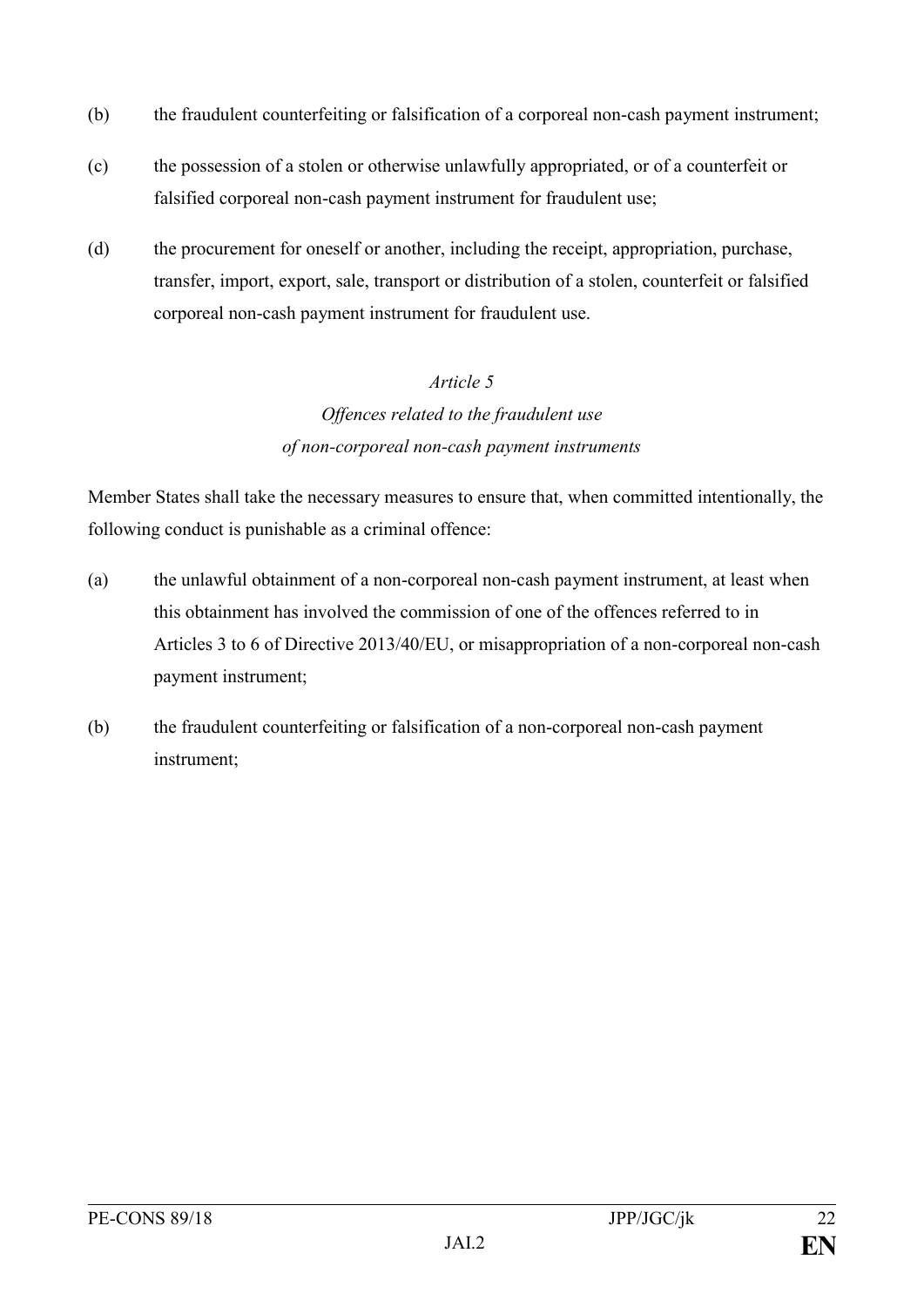- (c) the holding of an unlawfully obtained, counterfeit or falsified non-corporeal non-cash payment instrument for fraudulent use, at least if the unlawful origin is known at the time of the holding of the instrument;
- (d) the procurement for oneself or another, including the sale, transfer or distribution, or the making available, of an unlawfully obtained, counterfeit or falsified non-corporeal non-cash payment instrument for fraudulent use.

### *Article 6 Fraud related to information systems*

Member States shall take the necessary measures to ensure that performing or causing a transfer of money, monetary value or virtual currency and thereby causing an unlawful loss of property for another person in order to make an unlawful gain for the perpetrator or a third party is punishable as a criminal offence, when committed intentionally by:

- (a) without right, hindering or interfering with the functioning of an information system;
- (b) without right, introducing, altering, deleting, transmitting or suppressing computer data.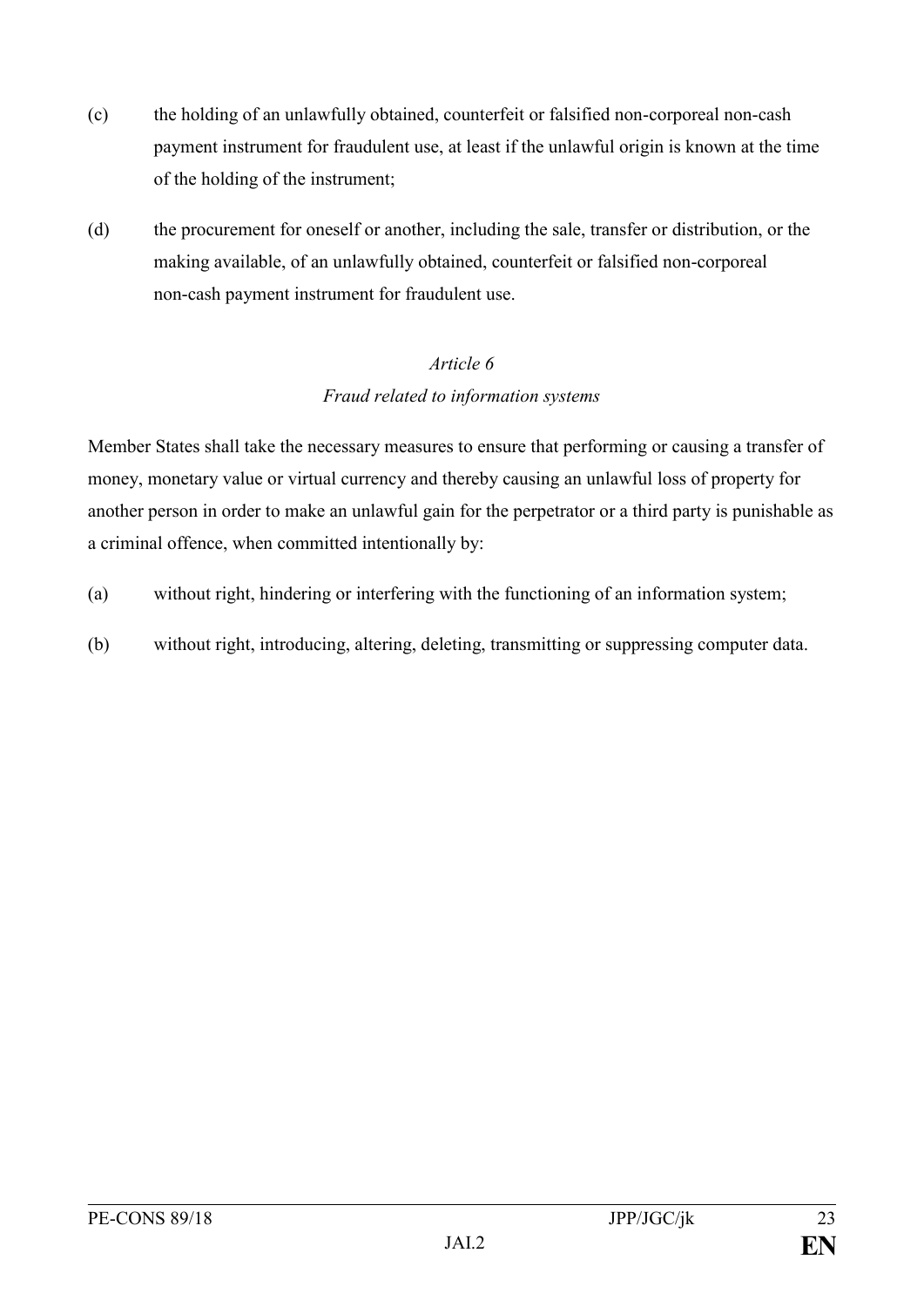#### *Article 7*

#### *Tools used for committing offences*

Member States shall take the necessary measures to ensure that producing, procurement for oneself or another, including the import, export, sale, transport or distribution, or making available a device or an instrument, computer data or any other means primarily designed or specifically adapted for the purpose of committing any of the offences referred to in points (a) and (b) of Article 4, in points (a) and (b) of Article 5 or in Article 6, at least when committed with the intention that these means be used, is punishable as a criminal offence.

#### *Article 8*

### *Incitement, aiding and abetting and attempt*

- 1. Member States shall take the necessary measures to ensure that inciting or aiding and abetting an offence referred to in Articles 3 to 7 is punishable as a criminal offence.
- 2. Member States shall take the necessary measures to ensure that an attempt to commit an offence referred to in Article 3, in point (a), (b) or (d) of Article 4, in point (a) or (b) of Article 5 or in Article 6 is punishable as a criminal offence. With regard to point (d) of Article 5, Member States shall take the necessary measures to ensure that at least the attempted fraudulent procurement of an unlawfully obtained, counterfeit or falsified non-corporeal non-cash payment instrument for oneself or another is punishable as a criminal offence.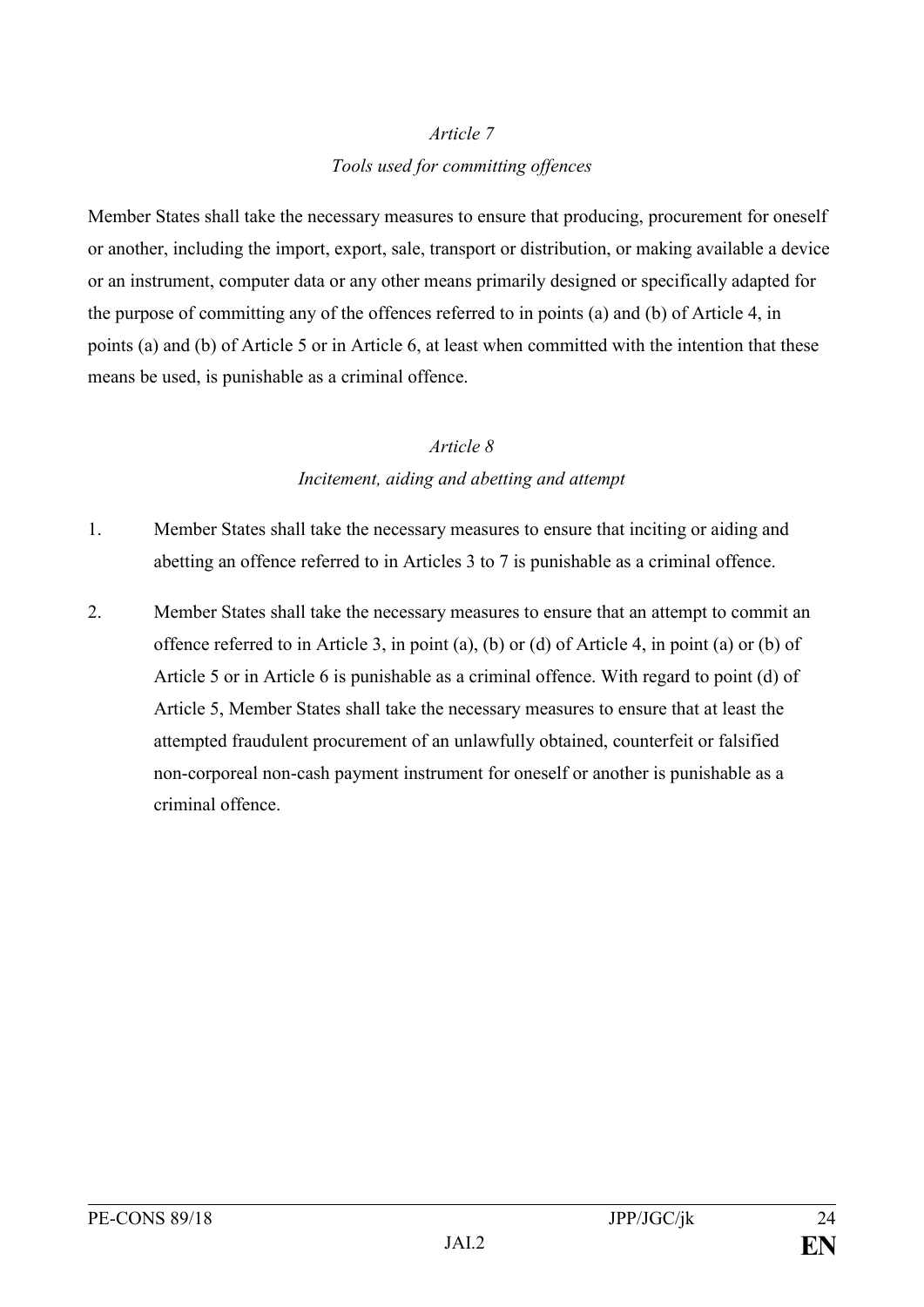# *Article 9 Penalties for natural persons*

- 1. Member States shall take the necessary measures to ensure that the offences referred to in Articles 3 to 8 are punishable by effective, proportionate and dissuasive criminal penalties.
- 2. Member States shall take the necessary measures to ensure that the offences referred to in Article 3, in points (a) and (b) of Article 4 and in points(a) and (b) of Article 5 are punishable by a maximum term of imprisonment of at least two years.
- 3. Member States shall take the necessary measures to ensure that the offences referred to in points (c) and (d) of Article 4 and in points (c) and (d) of Article 5 are punishable by a maximum term of imprisonment of at least one year.
- 4. Member States shall take the necessary measures to ensure that the offence referred to in Article 6 is punishable by a maximum term of imprisonment of at least three years.
- 5. Member States shall take the necessary measures to ensure that the offence referred to in Article 7 is punishable by a maximum term of imprisonment of at least two years.
- 6. Member States shall take the necessary measures to ensure that the offences referred to in Articles 3 to 6 are punishable by a maximum term of imprisonment of at least five years if they are committed within the framework of a criminal organisation, as defined in Framework Decision 2008/841/JHA, irrespective of the penalty provided for in that Decision.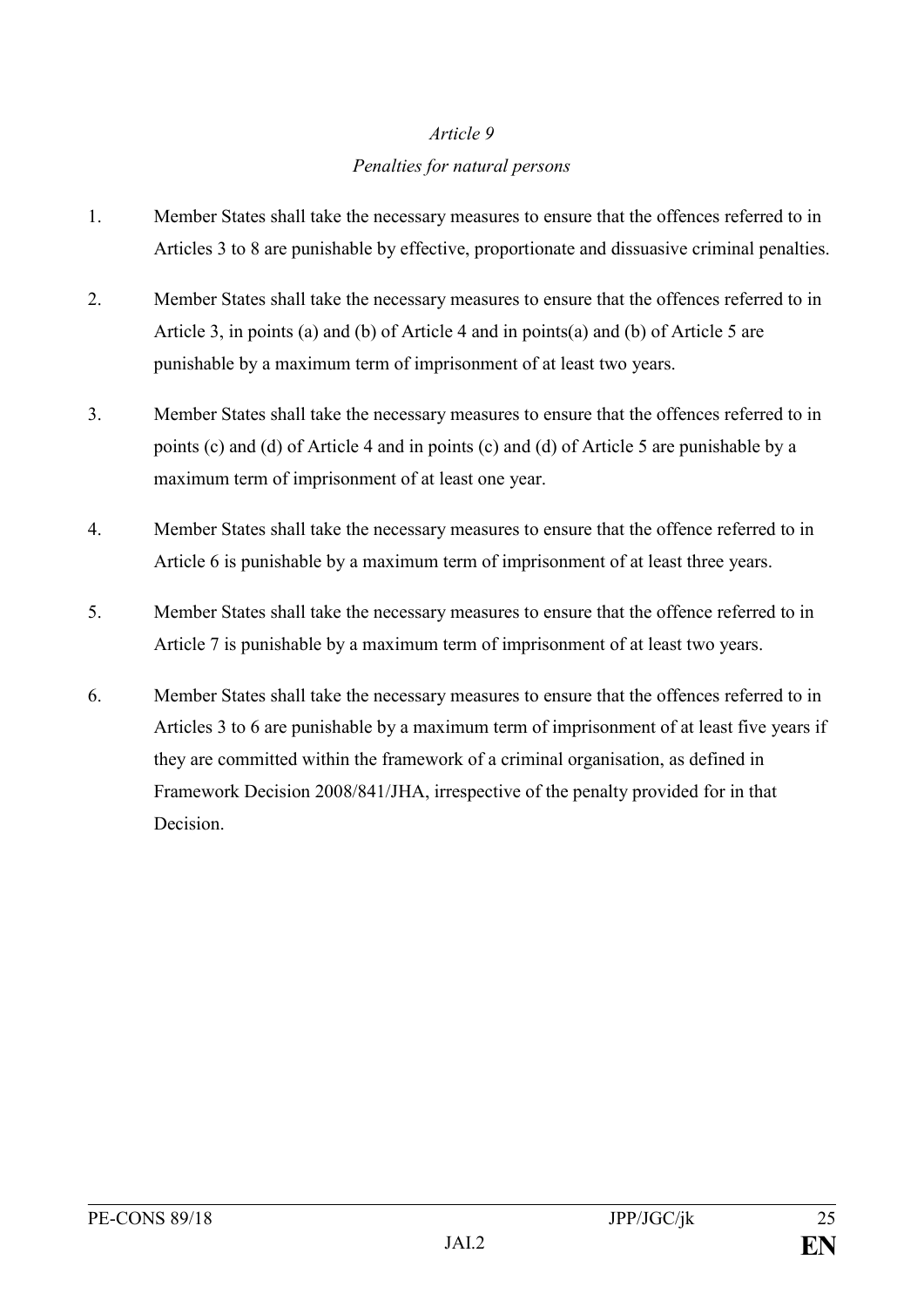# *Article 10 Liability of legal persons*

- 1. Member States shall take the necessary measures to ensure that legal persons can be held liable for offences referred to in Articles 3 to 8 committed for their benefit by any person, acting either individually or as part of an organ of the legal person, and having a leading position within the legal person, based on one of the following:
	- (a) a power of representation of the legal person;
	- (b) an authority to take decisions on behalf of the legal person;
	- (c) an authority to exercise control within the legal person.
- 2. Member States shall take the necessary measures to ensure that legal persons can be held liable where the lack of supervision or control by a person referred to in paragraph 1 has made possible the commission of any of the offences referred to in Articles 3 to 8 for the benefit of the legal person by a person under its authority.
- 3. Liability of legal persons pursuant to paragraphs 1 and 2 shall not exclude criminal proceedings against natural persons who are perpetrators or inciters of, or accessories to, any of the offences referred to in Articles 3 to 8.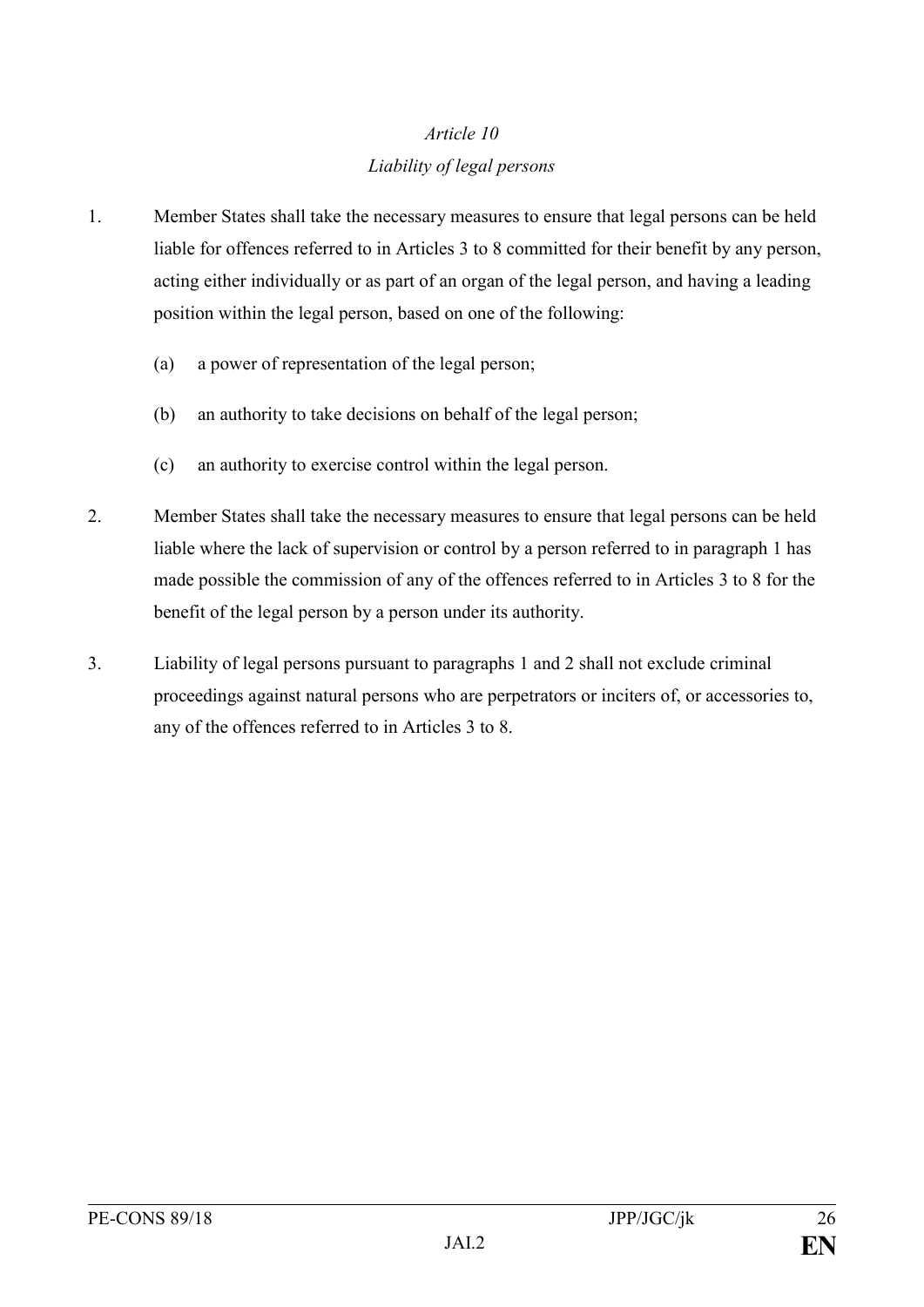# *Article 11 Sanctions for legal persons*

Member States shall take the necessary measures to ensure that a legal person held liable pursuant to Article 10(1) or (2) is subject to effective, proportionate and dissuasive sanctions, which shall include criminal or non-criminal fines and which may include other sanctions, such as:

- (a) exclusion from entitlement to public benefits or aid;
- (b) temporary exclusion from access to public funding, including tender procedures, grants and concessions;
- (c) temporary or permanent disqualification from the practice of commercial activities;
- (d) placing under judicial supervision;
- (e) judicial winding-up;
- (f) temporary or permanent closure of establishments which have been used for committing the offence.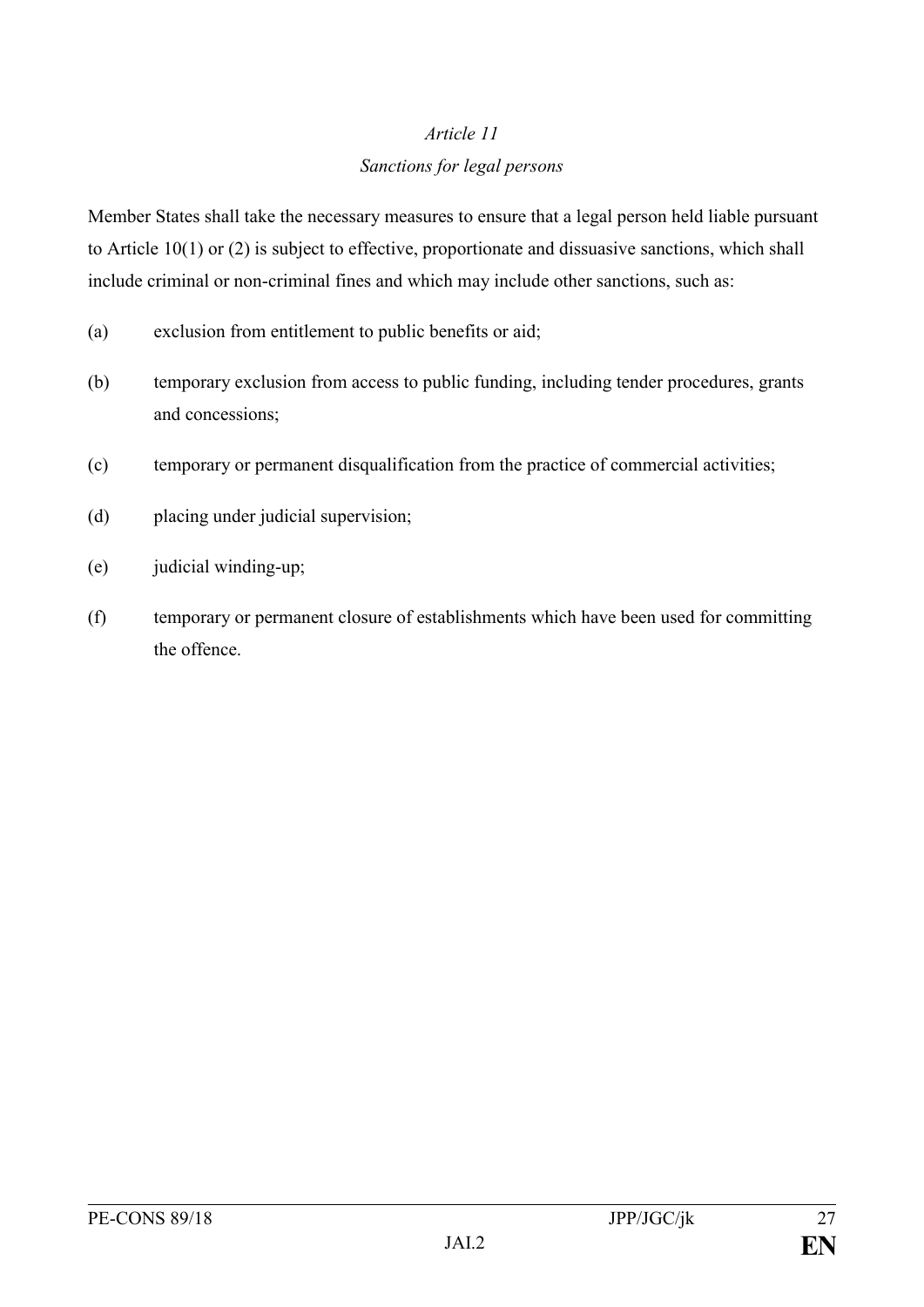# **TITLE III JURISDICTION AND INVESTIGATION**

#### *Article 12*

#### *Jurisdiction*

- 1. Each Member State shall take the necessary measures to establish its jurisdiction over the offences referred to in Articles 3 to 8 where one or more of the following apply:
	- (a) the offence is committed in whole or in part on its territory;
	- (b) the offender is one of its nationals.
- 2. For the purposes of point (a) of paragraph 1, an offence shall be considered to have been committed in whole or in part on the territory of a Member State where the offender commits the offence when physically present on that territory and irrespective of whether the offence is committed using an information system on that territory.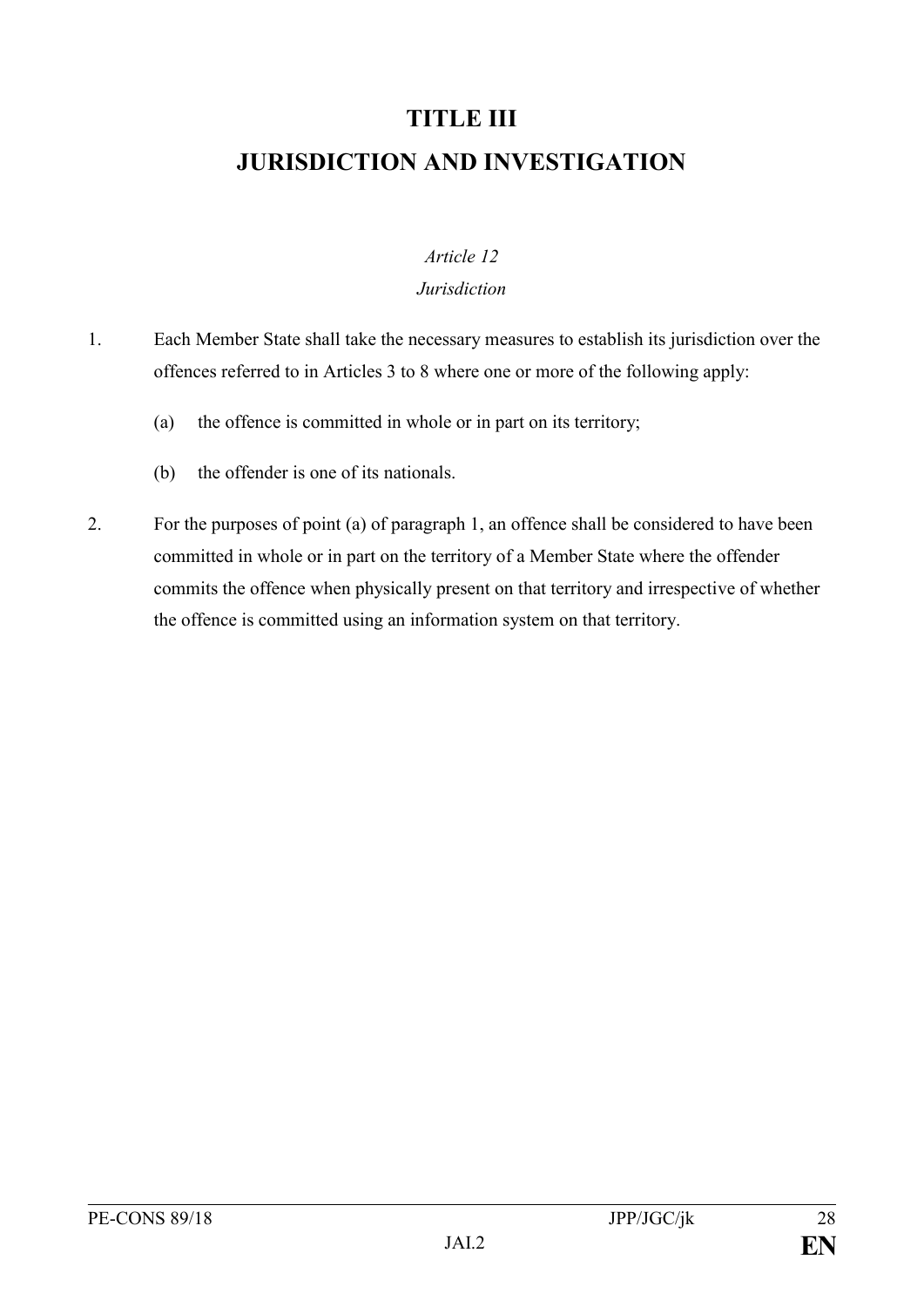- 3. A Member State shall inform the Commission where it decides to establish jurisdiction over an offence referred to in Articles 3 to 8 committed outside its territory, including where:
	- (a) the offender has his or her habitual residence in its territory;
	- (b) the offence is committed for the benefit of a legal person established in its territory;
	- (c) the offence is committed against one of its nationals or a person who is a habitual resident in its territory.

#### *Article 13*

#### *Effective investigations and cooperation*

- 1. Member States shall take the necessary measures to ensure that investigative tools, such as those which are used in countering organised crime or in other serious crime cases, are effective, proportionate to the crime committed and available to the persons, units or services responsible for investigating or prosecuting the offences referred to in Articles 3 to 8.
- 2. Member States shall take the necessary measures to ensure that, where national law obliges natural and legal persons to submit information regarding offences referred to in Articles 3 to 8, such information reaches the authorities investigating or prosecuting those offences without undue delay.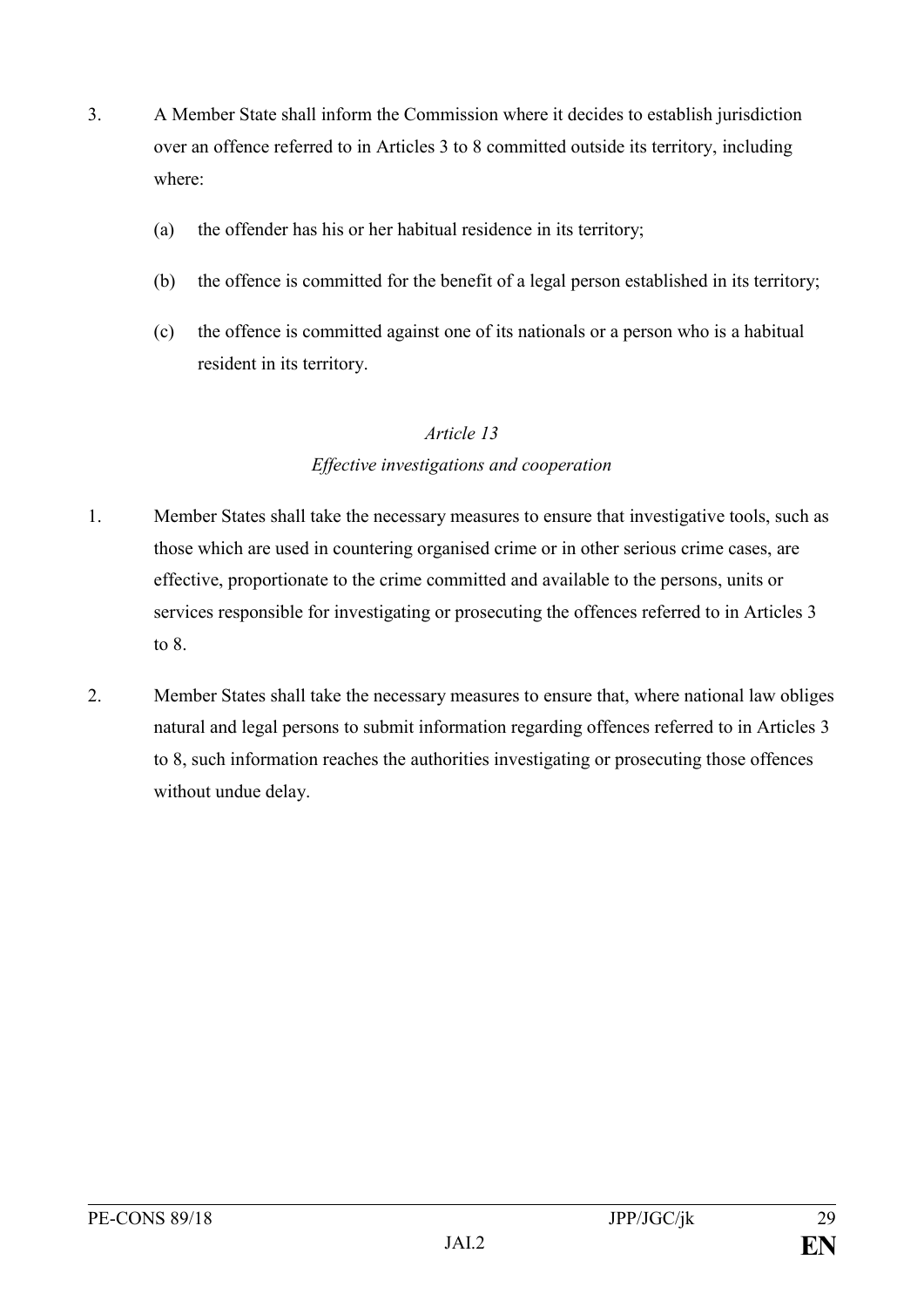# **TITLE IV EXCHANGE OF INFORMATION AND REPORTING OF CRIME**

# *Article 14 Exchange of information*

- 1. For the purpose of exchanging information relating to the offences referred to in Articles 3 to 8, Member States shall ensure that they have an operational national point of contact available 24 hours a day, seven days a week. Member States shall also ensure that they have procedures in place so that urgent requests for assistance are promptly dealt with and the competent authority replies within eight hours of receipt, by at least indicating whether the request will be answered and the form of such an answer and the estimated time within which it will be sent. Member States may decide to make use of the existing networks of operational points of contact.
- 2. Member States shall inform the Commission, Europol and Eurojust of their appointed point of contact referred to in paragraph 1. They shall update that information as necessary. The Commission shall forward that information to the other Member States.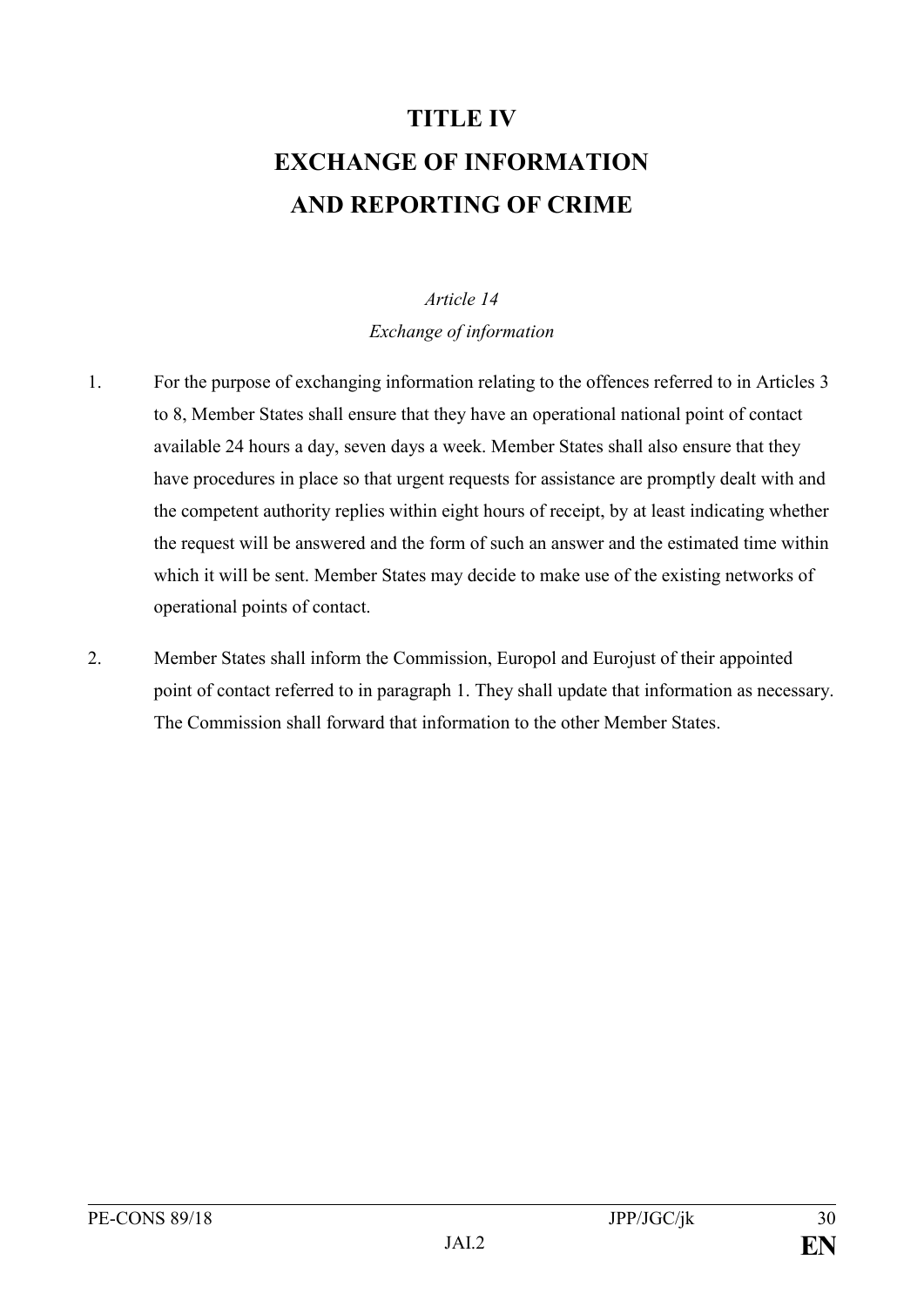# *Article 15 Reporting of crime*

- 1. Member States shall take the necessary measures to ensure that appropriate reporting channels are made available in order to facilitate reporting of the offences referred to in Articles 3 to 8 to law enforcement authorities and other competent national authorities without undue delay.
- 2. Member States shall take the necessary measures to encourage financial institutions and other legal persons operating in their territory to report suspected fraud to law enforcement authorities and other competent authorities without undue delay, for the purpose of detecting, preventing, investigating or prosecuting offences referred to in Articles 3 to 8.

# *Article 16 Assistance and support to victims*

- 1. Member States shall ensure that natural and legal persons who have suffered harm as a result of any of the offences referred to in Articles 3 to 8 being committed by misusing personal data, are:
	- (a) offered specific information and advice on how to protect themselves against the negative consequences of the offences, such as reputational damage; and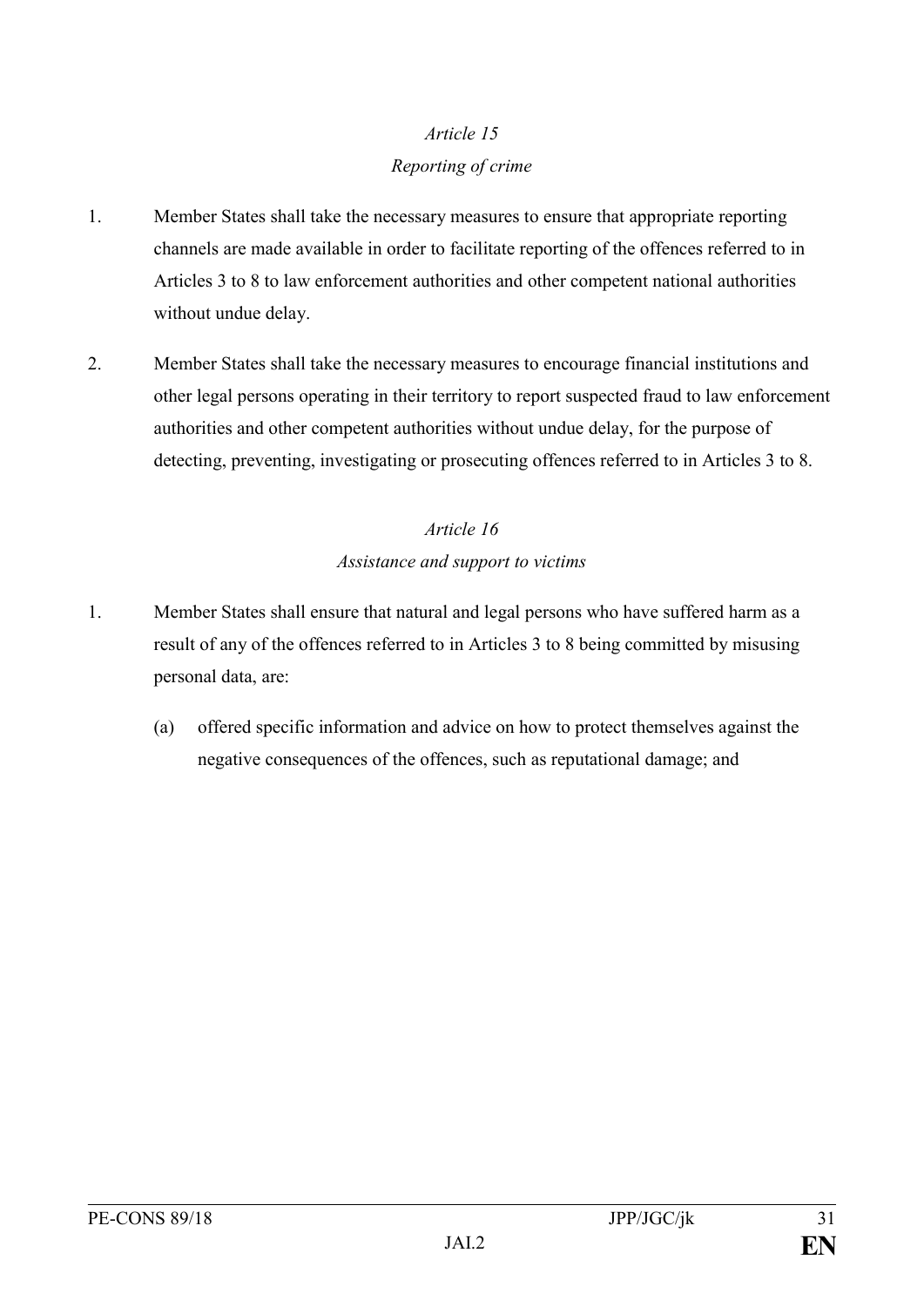- (b) provided with a list of dedicated institutions that deal with different aspects of identity-related crime and victim support.
- 2. Member States are encouraged to set up single national online information tools to facilitate access to assistance and support for natural or legal persons who have suffered harm as a result of the offences referred to in Articles 3 to 8 being committed by misusing personal data.
- 3. Member States shall ensure that legal persons that are victims of the offences referred to in Articles 3 to 8 of this Directive are offered the following information without undue delay after their first contact with a competent authority:
	- (a) the procedures for making complaints with regard to the offence and the victim's role in such procedures;
	- (b) the right to receive information about the case in accordance with national law;
	- (c) the available procedures for making complaints if the competent authority does not respect the victim's rights in the course of criminal proceedings;
	- (d) the contact details for communications about their case.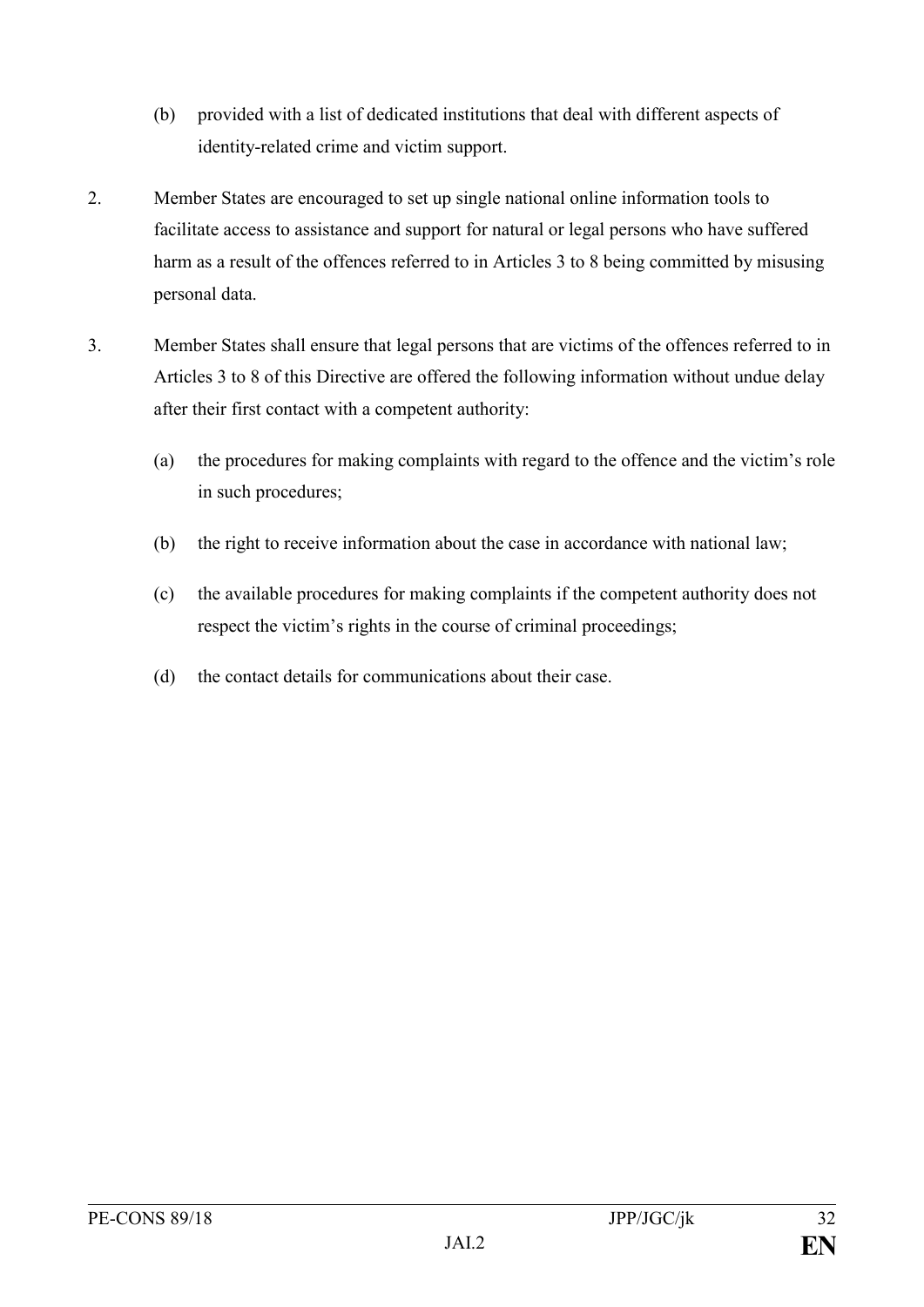# *Article 17 Prevention*

Member States shall take appropriate action, including through the internet, such as information and awareness-raising campaigns and research and education programmes, aimed to reduce overall fraud, raise awareness and reduce the risk of becoming a victim of fraud. Where appropriate, Member States shall act in cooperation with stakeholders.

### *Article 18 Monitoring and statistics*

- 1. By … [3 months after the entry into force of this Directive], the Commission shall establish a detailed programme for monitoring the outputs, results and impacts of this Directive. The monitoring programme shall set out the means by which and the intervals at which the necessary data and other evidence will be collected. It shall specify the action to be taken by the Commission and by the Member States in collecting, sharing and analysing the data and other evidence.
- 2. Member States shall ensure that a system is in place for the recording, production and provision of anonymised statistical data measuring the reporting, investigative and judicial phases involving the offences referred to in Articles 3 to 8.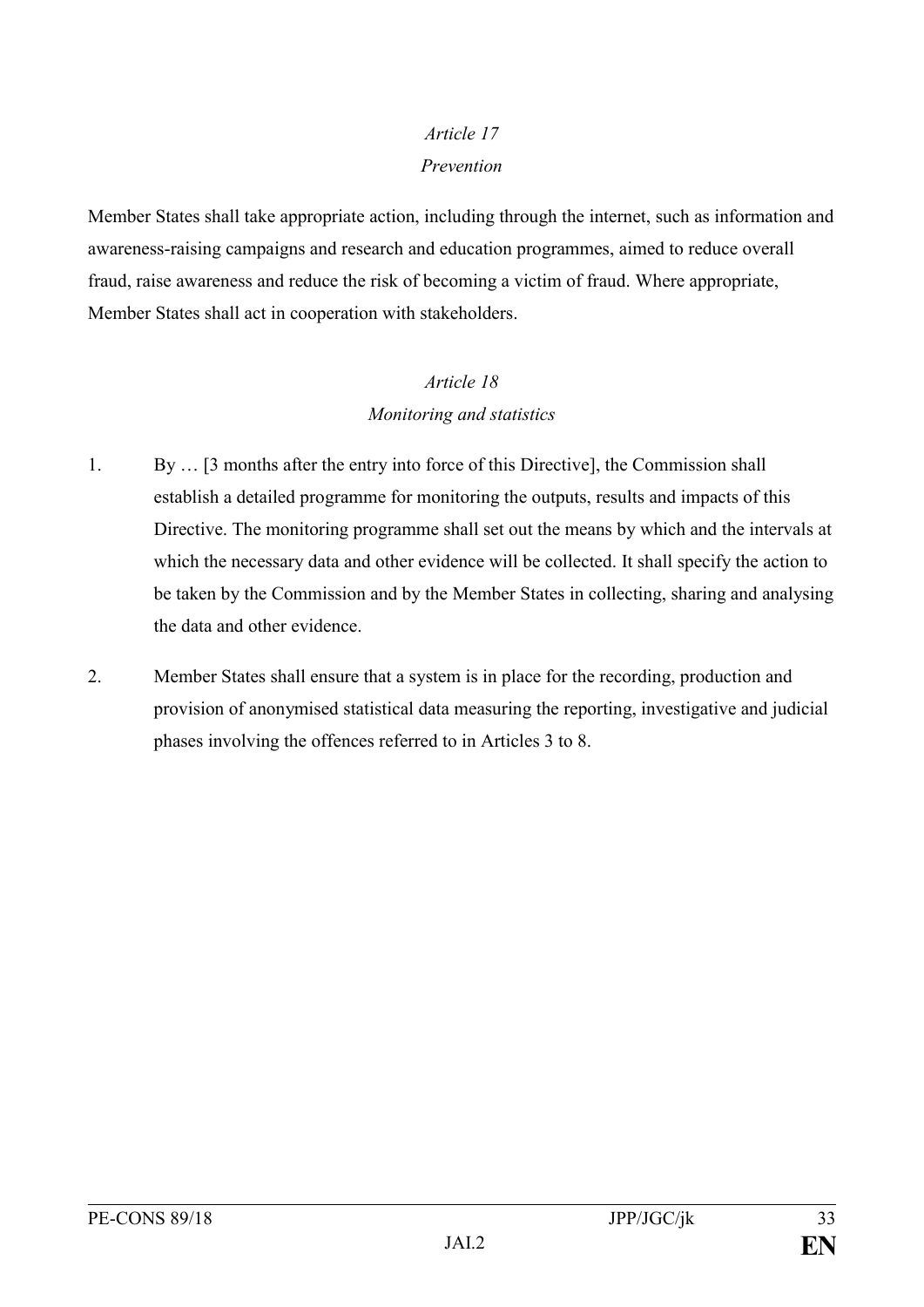- 3. The statistical data referred to in paragraph 2 shall, as a minimum, cover existing data on the number of offences referred to in Articles 3 to 8 registered by the Member States and on the number of persons prosecuted for and convicted of the offences referred to in Articles 3 to 7.
- 4. Member States shall transmit the data collected pursuant to paragraphs 1, 2 and 3 to the Commission on an annual basis. The Commission shall ensure that a consolidated review of the statistical reports is published each year and submitted to the competent specialised Union agencies and bodies.

#### *Article 19*

#### *Replacement of Framework Decision 2001/413/JHA*

Framework Decision 2001/413/JHA is replaced with regard to the Member States bound by this Directive, without prejudice to the obligations of those Member States with regard to the date for transposition of that Framework Decision into national law.

With regard to Member States bound by this Directive, references to Framework Decision 2001/413/JHA shall be construed as references to this Directive.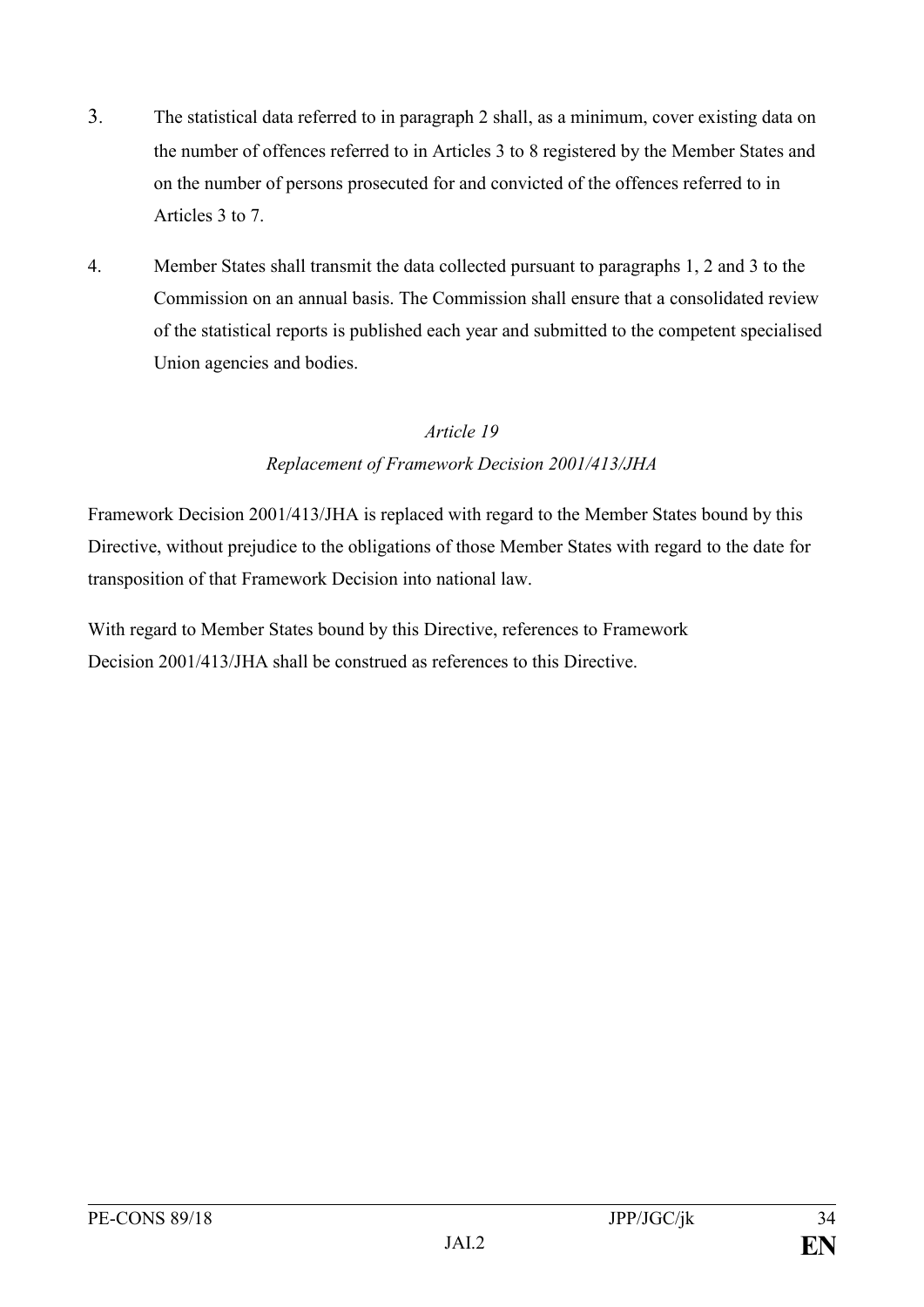#### *Article 20*

#### *Transposition*

1. Member States shall bring into force the laws, regulations and administrative provisions necessary to comply with this Directive by … [24 months after the entry into force of this Directive]. They shall immediately inform the Commission thereof.

When Member States adopt those measures, they shall contain a reference to this Directive or shall be accompanied by such a reference on the occasion of their official publication. The methods of making such reference shall be laid down by Member States.

2. Member States shall communicate to the Commission the text of the measures of national law which they adopt in the field covered by this Directive.

# *Article 21 Evaluation and reporting*

1. The Commission shall, by … [48 months after the entry into force of this Directive], submit a report to the European Parliament and to the Council, assessing the extent to which the Member States have taken the necessary measures to comply with this Directive. Member States shall provide the Commission with the necessary information for the preparation of that report.